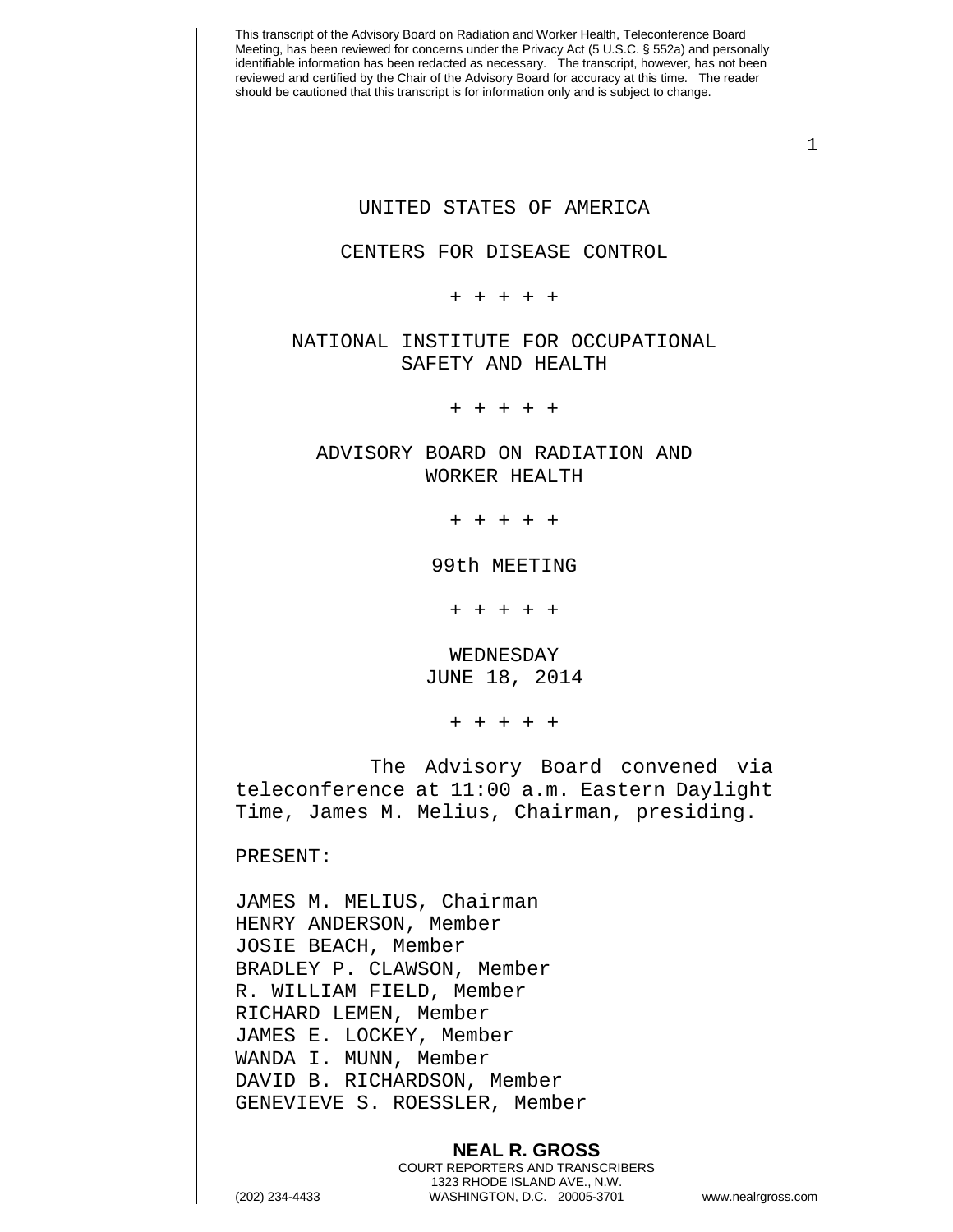LORETTA R. VALERIO, Member PAUL L. ZIEMER, Member TED KATZ, Designated Federal Official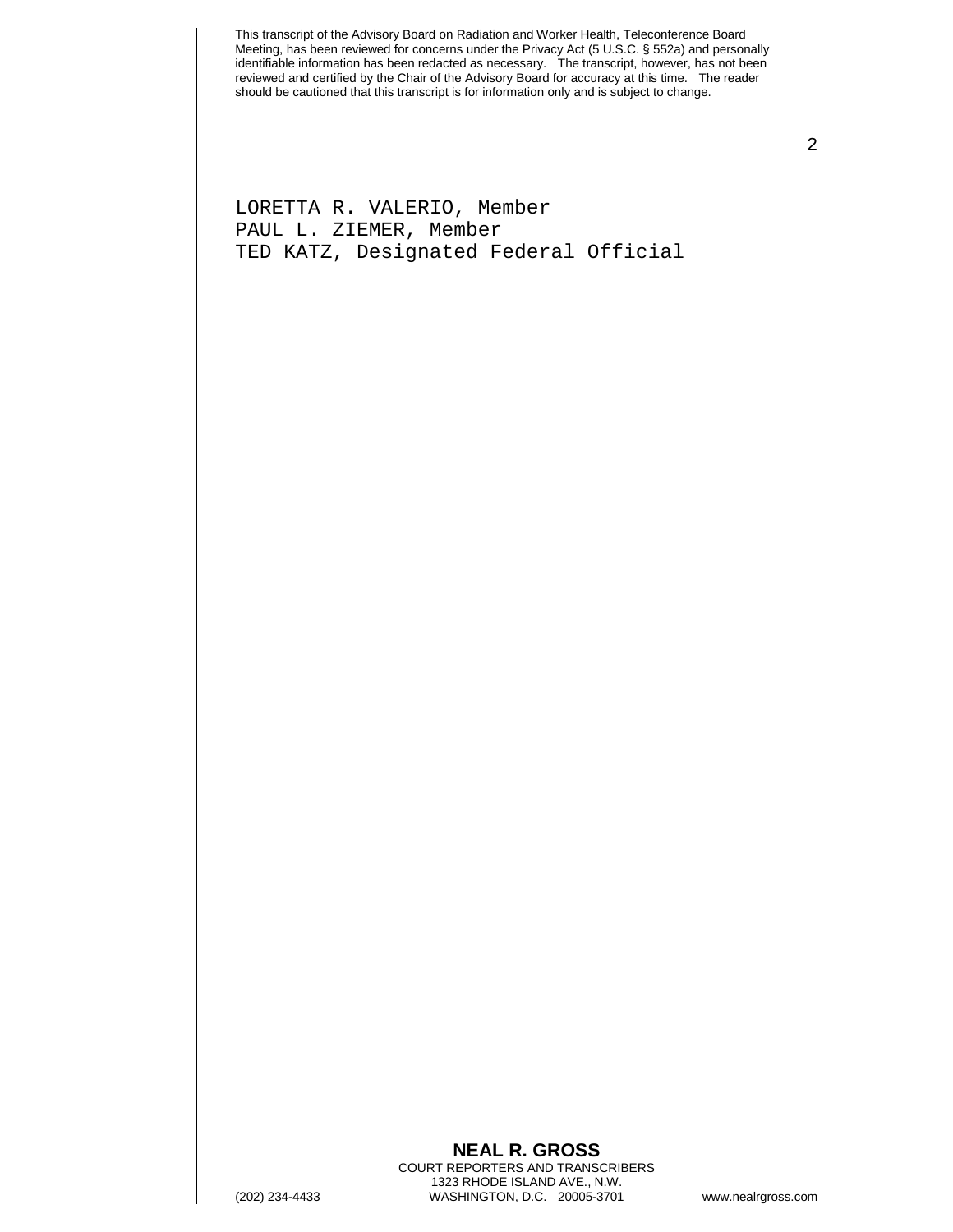3

REGISTERED AND/OR PUBLIC COMMENT PARTICIPANTS

ADAMS, NANCY, NIOSH Contractor BARTON, BOB, SC&A HINNEFELD, STU, DCAS KOTSCH, JEFF, DOL NETON, JIM, DCAS RUTHERFORD, LaVON, DCAS STIVER, JOHN, SC&A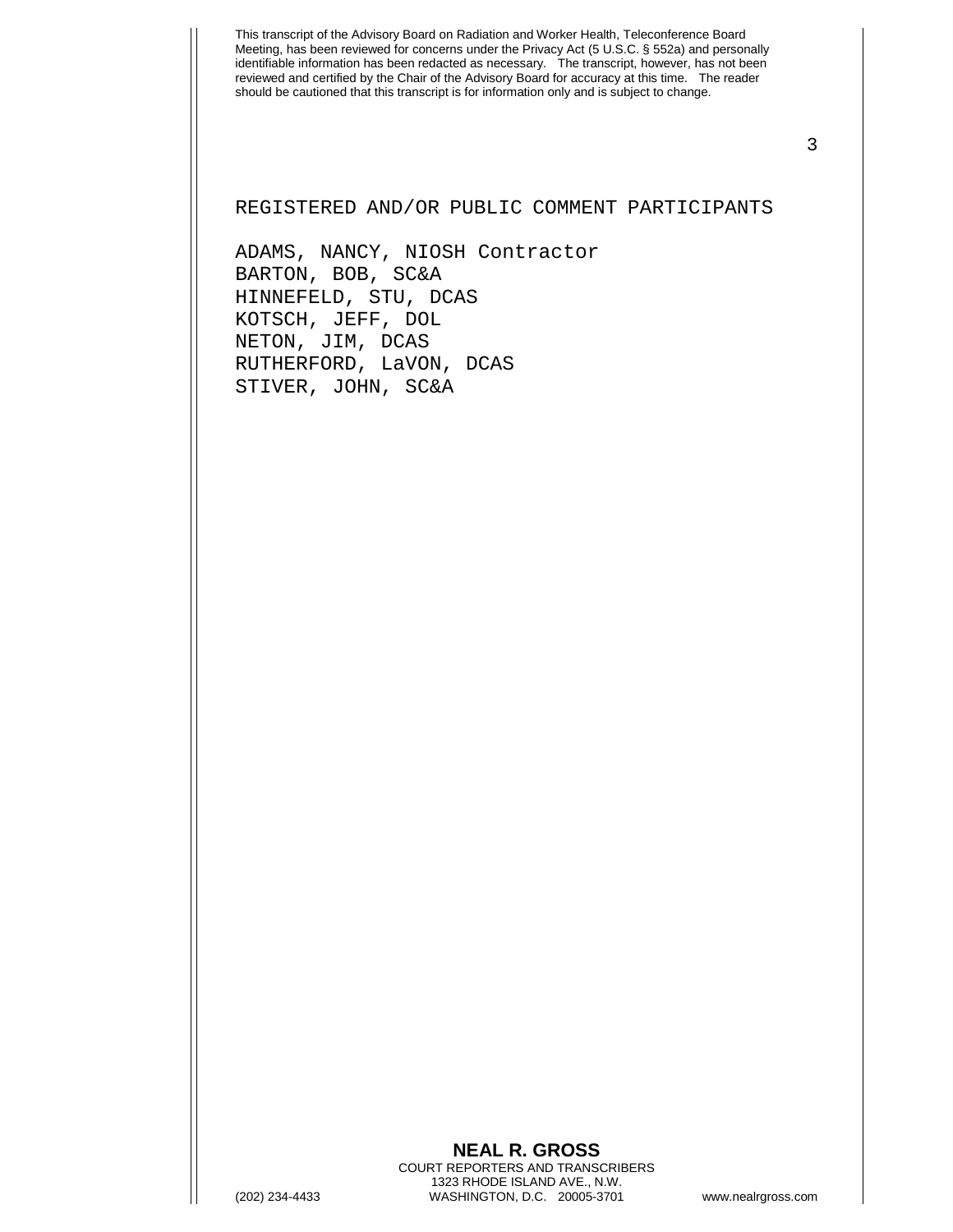| This transcript of the Advisory Board on Radiation and Worker Health, Teleconference Board<br>Meeting, has been reviewed for concerns under the Privacy Act (5 U.S.C. § 552a) and personally<br>identifiable information has been redacted as necessary. The transcript, however, has not been<br>reviewed and certified by the Chair of the Advisory Board for accuracy at this time. The reader<br>should be cautioned that this transcript is for information only and is subject to change. |
|-------------------------------------------------------------------------------------------------------------------------------------------------------------------------------------------------------------------------------------------------------------------------------------------------------------------------------------------------------------------------------------------------------------------------------------------------------------------------------------------------|
| T-A-B-L-E O-F C-O-N-T-E-N-T-S                                                                                                                                                                                                                                                                                                                                                                                                                                                                   |
|                                                                                                                                                                                                                                                                                                                                                                                                                                                                                                 |
|                                                                                                                                                                                                                                                                                                                                                                                                                                                                                                 |
| Recording Absentee Votes (Joslyn Manufacturing<br>& Supply Co. and Nuclear Metals Inc. SEC                                                                                                                                                                                                                                                                                                                                                                                                      |
| Tasking Site Profiles reviews to Uranium<br>Refining AWEs WG  8                                                                                                                                                                                                                                                                                                                                                                                                                                 |
| Assigning New Work Groups  11                                                                                                                                                                                                                                                                                                                                                                                                                                                                   |
| Update on Coworker Modeling  13                                                                                                                                                                                                                                                                                                                                                                                                                                                                 |
| Special Exposure Cohort (SEC) Petition<br>Status Update  22                                                                                                                                                                                                                                                                                                                                                                                                                                     |
| Updates from Work Groups and Subcommittees                                                                                                                                                                                                                                                                                                                                                                                                                                                      |
| Plans for the July and November 2014<br>Board Meetings  30                                                                                                                                                                                                                                                                                                                                                                                                                                      |
| Correspondence  37                                                                                                                                                                                                                                                                                                                                                                                                                                                                              |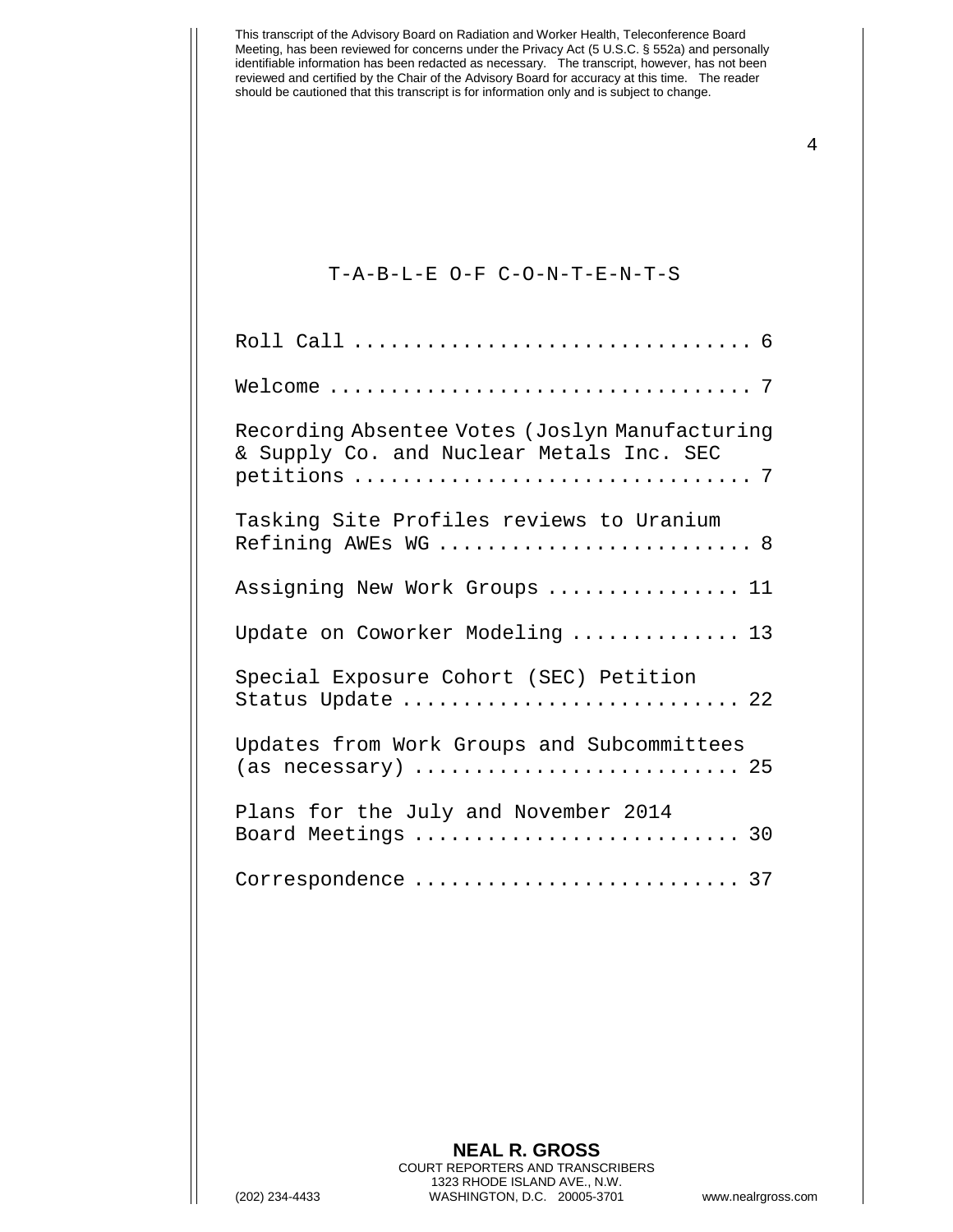This transcript of the Advisory Board on Radiation and Worker Health, Teleconference Board Meeting, has been reviewed for concerns under the Privacy Act (5 U.S.C. § 552a) and personally identifiable information has been redacted as necessary. The transcript, however, has not been reviewed and certified by the Chair of the Advisory Board for accuracy at this time. The reader should be cautioned that this transcript is for information only and is subject to change. 1 P-R-O-C-E-E-D-I-N-G-S 2 || (11:00 a.m.) 3 MR. KATZ: Okay, it's 11:00. It's 4 || time to start. Let me check and see if I have 5 my Chair. Jim Melius, Dr. Melius, are you on  $6$   $\parallel$  the line? 7 CHAIRMAN MELIUS: Yes, I'm here. 8 || MR. KATZ: Great. All right, so 9 welcome, everyone, to the Advisory Board on 10 Radiation and Worker Health teleconference. 11 | Before I start with roll call I'm just going to, 12 || to make this less awkward on the phone and 13 || simpler, I'm just going to cover conflict of 14 || interest on the front end and then go through  $15$  ||  $10$  roll call. 16 || And if I know you're on the line 17 already I'll check you off on roll call, you 18 don't have to speak up. But we have one 19 || session, one agenda item, in a little bit this 20 morning, a finding to the Uranium Refining AWEs

> **NEAL R. GROSS** COURT REPORTERS AND TRANSCRIBERS 1323 RHODE ISLAND AVE., N.W.

(202) 234-4433 WASHINGTON, D.C. 20005-3701 www.nealrgross.com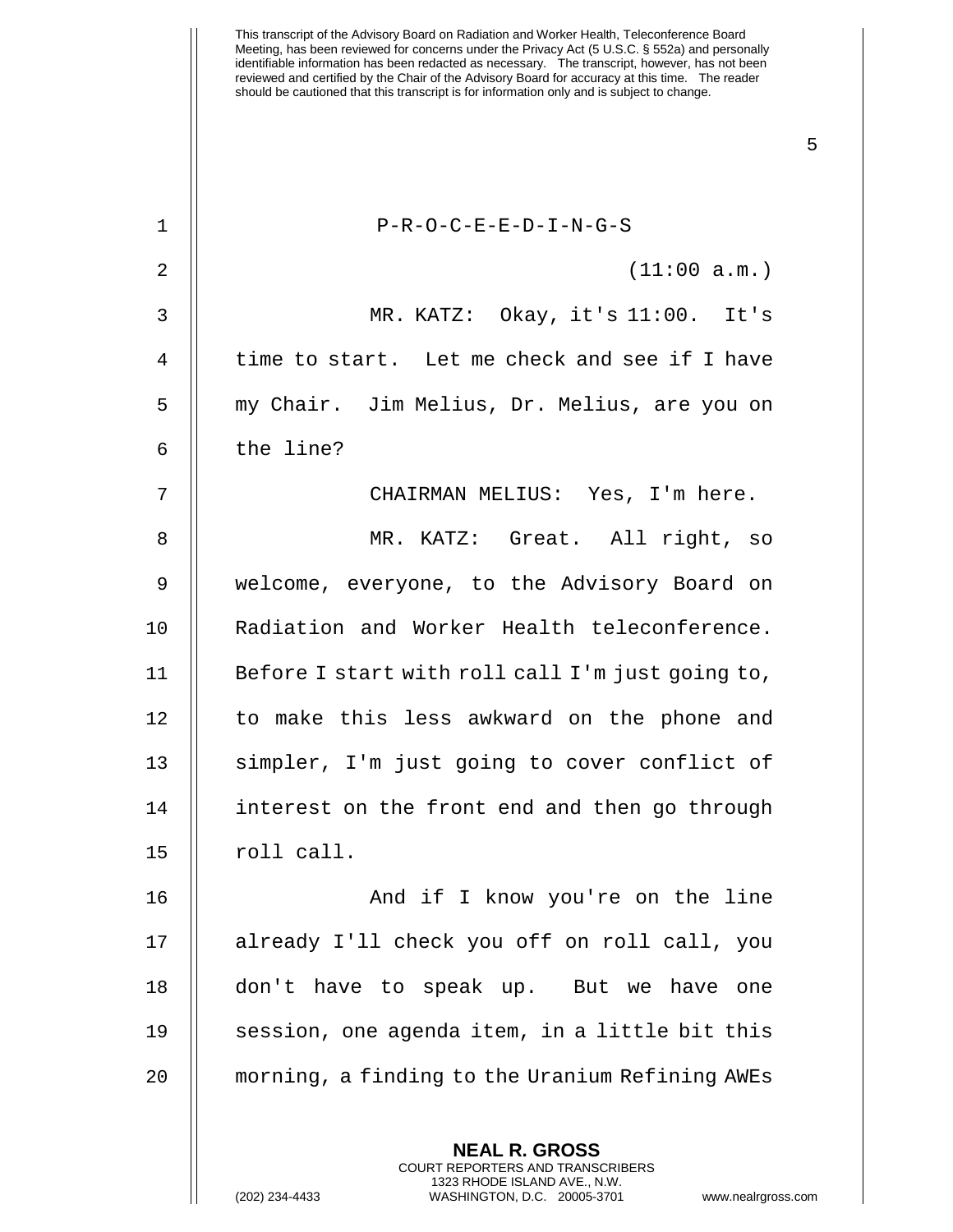| $\mathbf 1$    | Work Group, some Site Profile Reviews. And                                                                                                                  |
|----------------|-------------------------------------------------------------------------------------------------------------------------------------------------------------|
| $\overline{a}$ | those Site Profile Reviews include reviews for                                                                                                              |
| 3              | Apollo, Apollo Parks -- I'm sorry, Nuclear                                                                                                                  |
| 4              | Materials Equipment Corporation at Apollo and                                                                                                               |
| 5              | Parks Township. So it includes those two sites,                                                                                                             |
| 6              | a Site Profile Review for those two sites as                                                                                                                |
| 7              | well as one for W.R. Grace.                                                                                                                                 |
| 8              | So, for those, Dr. Melius is                                                                                                                                |
| 9              | recusing himself for the Nuclear Materials                                                                                                                  |
| 10             | Equipment Corp., that's NUMEC. For that reason,                                                                                                             |
| 11             | Dr. Lemen, if he's on the line, is also recusing                                                                                                            |
| 12             | himself. He has a conflict with that as well                                                                                                                |
| 13             | as with W.R. Grace.                                                                                                                                         |
| 14             | MEMBER LEMEN: Dr. Lemen is on the                                                                                                                           |
| 15             | line.                                                                                                                                                       |
| 16             | MR. KATZ: Oh, great. Nice to hear                                                                                                                           |
| 17             | you, Dick. So we'll get that out of the way on                                                                                                              |
| 18             | the front end. So let's just go on then with                                                                                                                |
| 19             | roll call. I'll just run alphabetically.                                                                                                                    |
| 20             | (Roll call.)                                                                                                                                                |
|                | <b>NEAL R. GROSS</b><br>COURT REPORTERS AND TRANSCRIBERS<br>1323 RHODE ISLAND AVE., N.W.<br>(202) 234-4433<br>WASHINGTON, D.C. 20005-3701<br>www.nealrgross |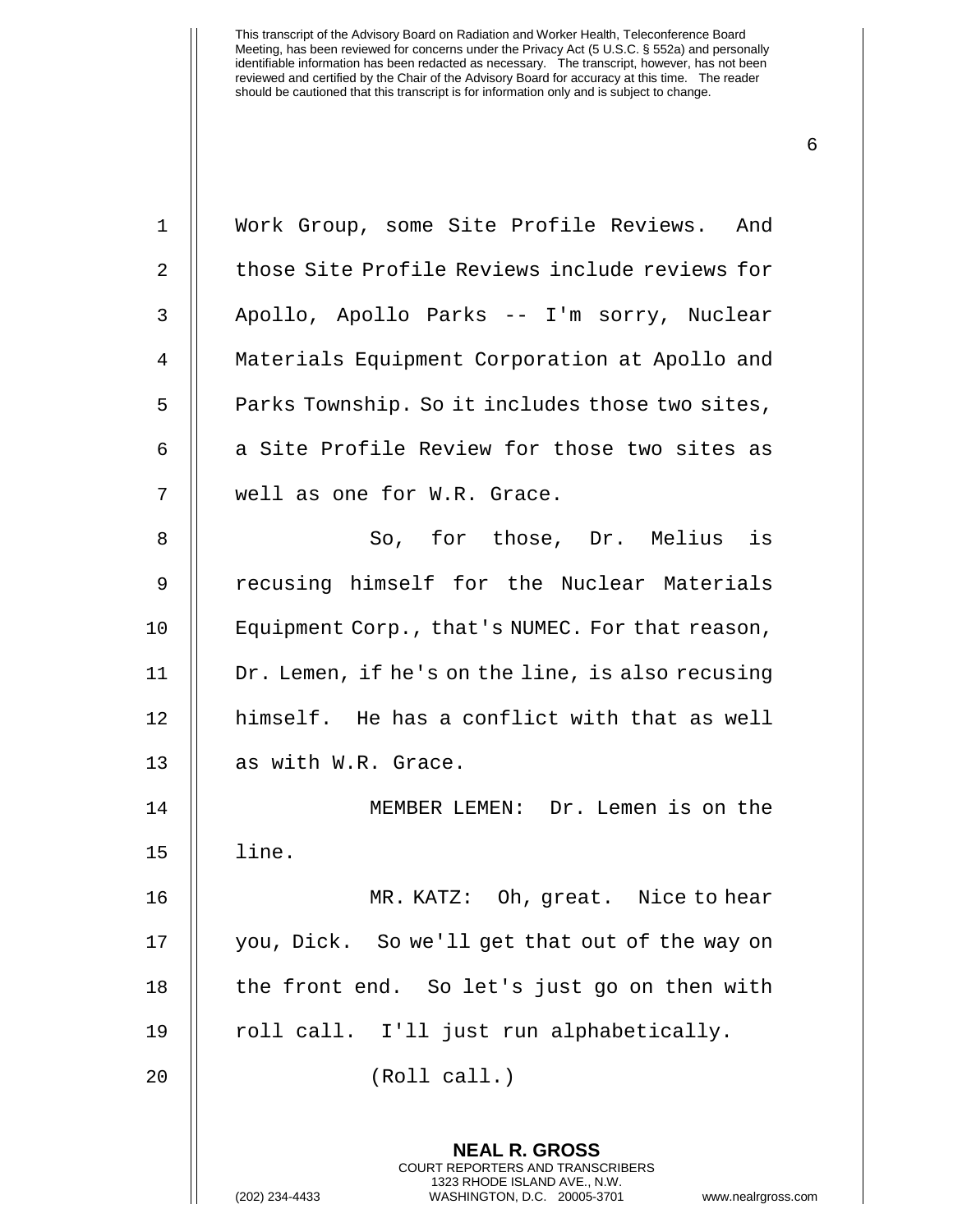| $\mathbf 1$    | MR. KATZ: Okay, well, we still                                                                                                                                     |
|----------------|--------------------------------------------------------------------------------------------------------------------------------------------------------------------|
|                |                                                                                                                                                                    |
| $\overline{a}$ | have a quorum so we're good. And, Jim, it's                                                                                                                        |
| $\mathfrak{Z}$ | your meeting.                                                                                                                                                      |
| $\overline{4}$ | CHAIRMAN MELIUS: Okay, thank you,                                                                                                                                  |
| 5              | Ted. Welcome, everybody. We will start off                                                                                                                         |
| 6              | with -- Ted will report on the absentee votes                                                                                                                      |
| 7              | from our previous meeting, the people that                                                                                                                         |
| 8              | weren't able to attend. So, Ted, go ahead.                                                                                                                         |
| $\mathsf 9$    | MR. KATZ: Right, thank you. So at                                                                                                                                  |
| 10             | the Board Meeting in Augusta in April, we had                                                                                                                      |
| 11             | two SECs that the Board voted on. One was                                                                                                                          |
| 12             | Nuclear Metals to add a Class from 1980 to 1990.                                                                                                                   |
| 13             | And the Board voted unanimously 16-0 for that,                                                                                                                     |
| 14             | so we collected additional votes from two                                                                                                                          |
| 15             | Members on May 20th to complete that vote.                                                                                                                         |
| 16             | And then Joslyn was the other SEC                                                                                                                                  |
| 17             | action and the Board voted in the majority, 14-2                                                                                                                   |
| 18             | in favor of, or in support of the NIOSH position                                                                                                                   |
| 19             | that doses could be reconstructed.                                                                                                                                 |
| 20             | Two Members, Clawson and Lemen,                                                                                                                                    |
|                | <b>NEAL R. GROSS</b><br><b>COURT REPORTERS AND TRANSCRIBERS</b><br>1323 RHODE ISLAND AVE., N.W.<br>WASHINGTON, D.C. 20005-3701<br>(202) 234-4433<br>www.nealrgross |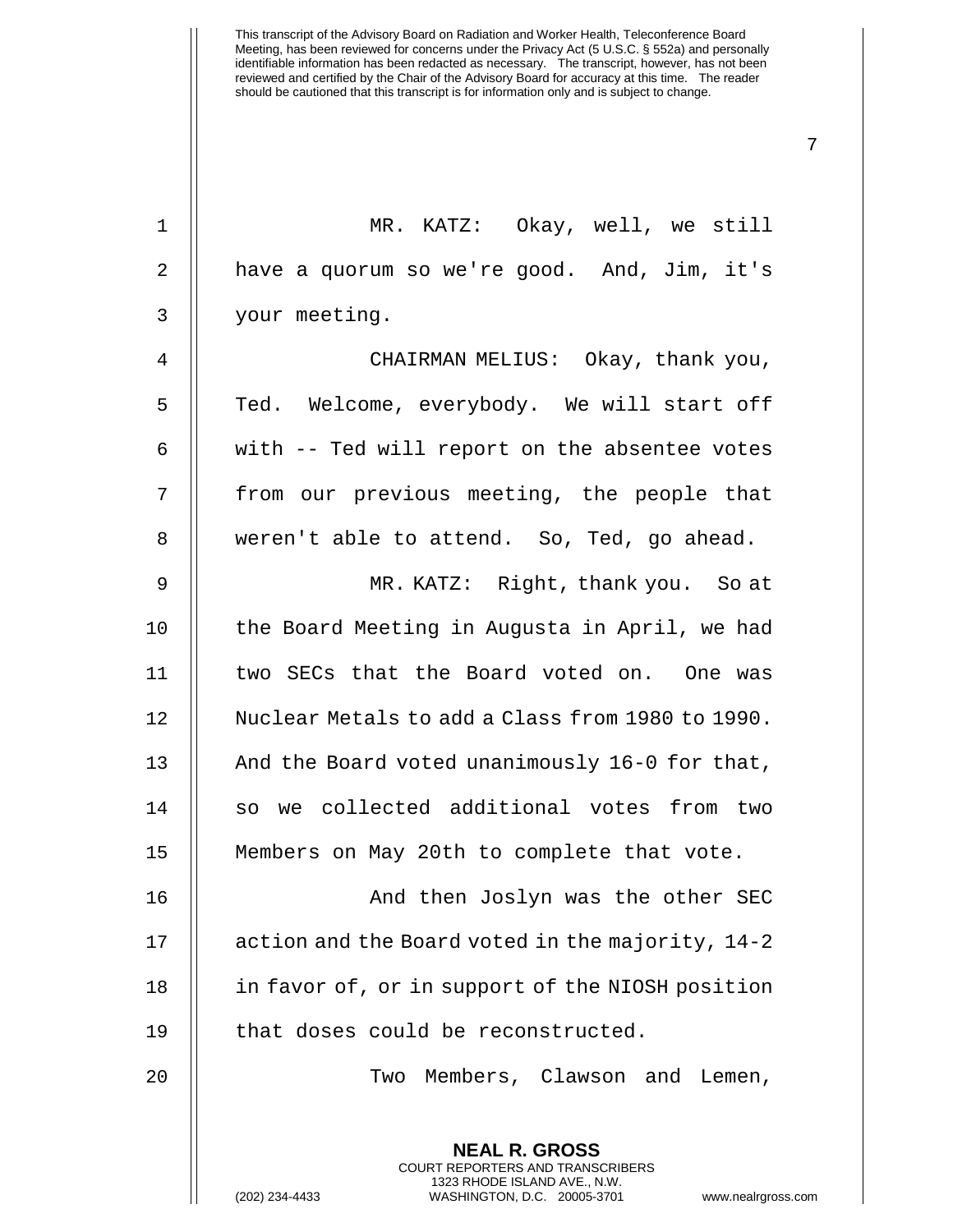| $\mathbf 1$ | voted in opposition to that. So the motion                                                                                                                      |
|-------------|-----------------------------------------------------------------------------------------------------------------------------------------------------------------|
| 2           | passed and the letters for both of these were                                                                                                                   |
| 3           | transmitted to the Secretary, and I believe the                                                                                                                 |
| 4           | Secretarial letters are just about in motion,                                                                                                                   |
| 5           | is that correct, Nancy?                                                                                                                                         |
| 6           | MS. ADAMS: The packages went to                                                                                                                                 |
| 7           | CDC for sign-off this morning.                                                                                                                                  |
| 8           | MR. KATZ: Okay.                                                                                                                                                 |
| 9           | MS. ADAMS: Actually, FedEx, and                                                                                                                                 |
| 10          | the hard copy FedEx has arrived.                                                                                                                                |
| 11          | MR. KATZ: Okay, very good, thank                                                                                                                                |
| 12          | you. So that takes care of absentee votes.                                                                                                                      |
| 13          | CHAIRMAN MELIUS: Okay, thanks,                                                                                                                                  |
| 14          | Ted. And now I'm going to turn over to Paul                                                                                                                     |
| 15          | Ziemer to Chair the meeting because the next                                                                                                                    |
| 16          | item is tasking the Site Profile Reviews where                                                                                                                  |
| 17          | I am conflicted. So, Paul.                                                                                                                                      |
| 18          | MEMBER ZIEMER: Okay, hang on just                                                                                                                               |
| 19          | a minute. Okay, we have three UR AWEs that need                                                                                                                 |
| 20          | to be tasked for Site Profile Review. They are                                                                                                                  |
|             |                                                                                                                                                                 |
|             | <b>NEAL R. GROSS</b><br>COURT REPORTERS AND TRANSCRIBERS<br>1323 RHODE ISLAND AVE., N.W.<br>(202) 234-4433<br>WASHINGTON, D.C. 20005-3701<br>www.nealrgross.com |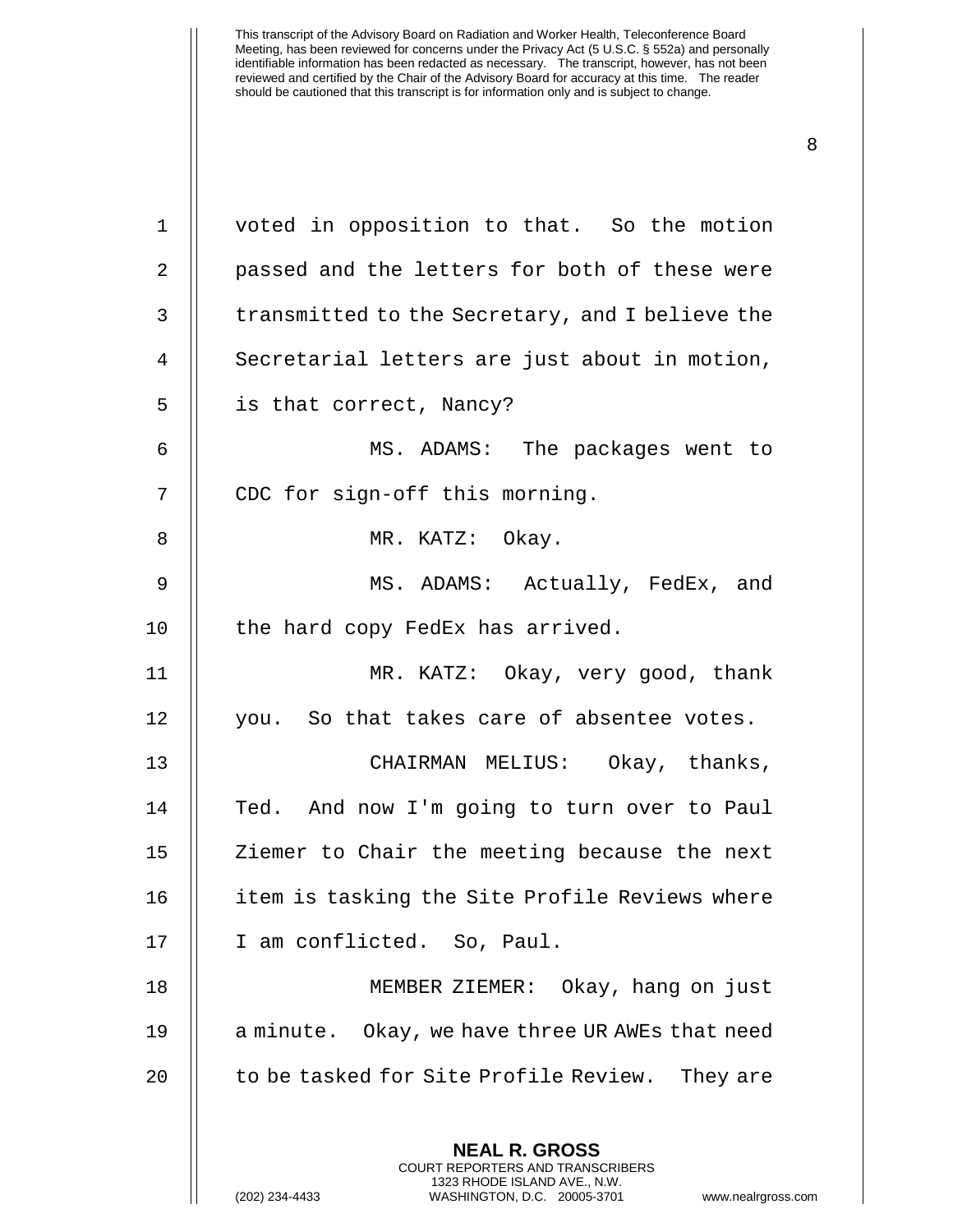| $1\,$            | General Atomics, and SC&A delivered a report to       |
|------------------|-------------------------------------------------------|
| 2                | the Board on October 2012 on General Atomics.         |
| $\mathbf{3}$     | We also have NUMEC, which the report                  |
| 4                | was delivered to us in April of 2013. And W.R.        |
| 5                | Grace, the report was delivered to us in January      |
| 6                | of 2013. So we have those three Site Profiles         |
| $\boldsymbol{7}$ | that need to be reviewed by the UR AWE Work           |
| 8                | Group.                                                |
| 9                | Though the appropriate motion would                   |
| 10               | be to task us, or to task $-$ - well, let's see $-$ - |
| 11               | MR. KATZ: It's to task the Work                       |
| 12               | Group.                                                |
| 13               | MEMBER ZIEMER: Yes, to task the                       |
| 14               | Work Group to handle those. SC&A's done the           |
| 15               | reviews, we need to ask the Work Group to review      |
| 16               | those three sites and to handle the issues that       |
| 17               | have been raised by SC&A.                             |
| 18               | Do we actually need a motion for the                  |
| 19               | Work Group to do that or do we need to assign         |
| 20               | this?<br>It wasn't clear to me.                       |
|                  |                                                       |
|                  | <b>NEAL R. GROSS</b>                                  |

COURT REPORTERS AND TRANSCRIBERS 1323 RHODE ISLAND AVE., N.W.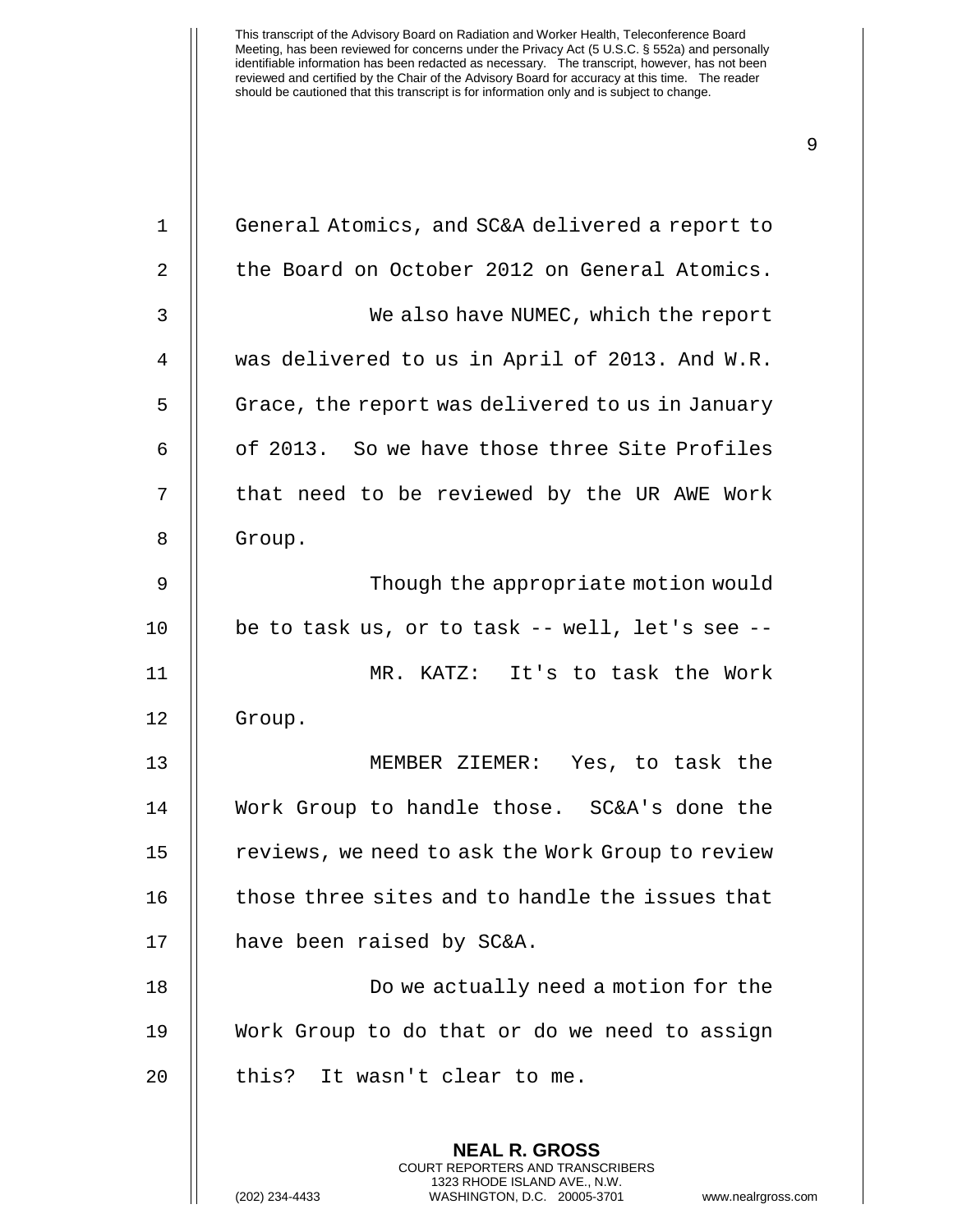| 1  | MR. KATZ: I think it's fine. We                                                                                                                                        |
|----|------------------------------------------------------------------------------------------------------------------------------------------------------------------------|
| 2  | just decide on this. I think we just like to                                                                                                                           |
| 3  | make a public record of it.                                                                                                                                            |
| 4  | MEMBER ZIEMER: Do I need a motion                                                                                                                                      |
| 5  | to do that?                                                                                                                                                            |
| 6  | MR. KATZ: I don't think so.                                                                                                                                            |
| 7  | MEMBER ZIEMER: Okay. Well, if                                                                                                                                          |
| 8  | that's the case, if there's no objection from                                                                                                                          |
| 9  | Board Members, then we'll consider those three                                                                                                                         |
| 10 | items assigned to the AWE Work Group.                                                                                                                                  |
| 11 | CHAIRMAN MELIUS: Good, thank you,                                                                                                                                      |
| 12 | Paul. I'll resume the Chair.                                                                                                                                           |
| 13 | MEMBER ANDERSON: Paul, that's                                                                                                                                          |
| 14 | your Work Group?                                                                                                                                                       |
| 15 | MEMBER ZIEMER: Well, I was hoping                                                                                                                                      |
| 16 | that it was Andy's Work Group.                                                                                                                                         |
| 17 | MEMBER ANDERSON: Or is it mine?                                                                                                                                        |
| 18 | Yes, this $--$                                                                                                                                                         |
| 19 | (Simultaneous speaking.)                                                                                                                                               |
| 20 | That's why I<br>MEMBER ANDERSON:                                                                                                                                       |
|    | <b>NEAL R. GROSS</b><br><b>COURT REPORTERS AND TRANSCRIBERS</b><br>1323 RHODE ISLAND AVE., N.W.<br>(202) 234-4433<br>WASHINGTON, D.C. 20005-3701<br>www.nealrgross.com |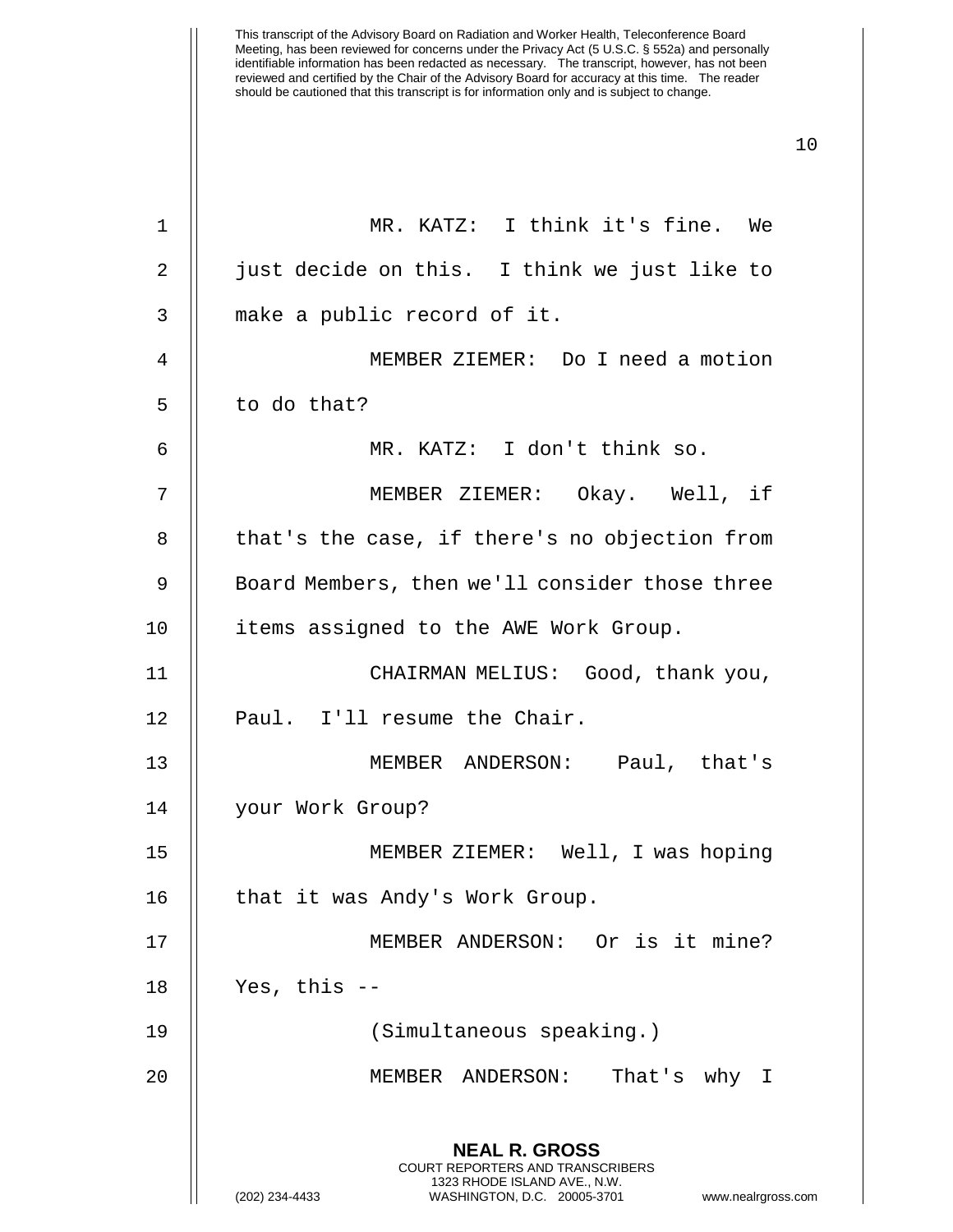This transcript of the Advisory Board on Radiation and Worker Health, Teleconference Board Meeting, has been reviewed for concerns under the Privacy Act (5 U.S.C. § 552a) and personally identifiable information has been redacted as necessary. The transcript, however, has not been reviewed and certified by the Chair of the Advisory Board for accuracy at this time. The reader should be cautioned that this transcript is for information only and is subject to change. 11 **NEAL R. GROSS** COURT REPORTERS AND TRANSCRIBERS 1323 RHODE ISLAND AVE., N.W. (202) 234-4433 WASHINGTON, D.C. 20005-3701 www.nealrgross.com 1 wasn't sure. 2 || MEMBER ZIEMER: It would be a real  $3 \parallel$  conflict  $-$ 4 MR. KATZ: Yes, it's your Work 5 || Group, it's the Uranium Refining AWEs Work  $6 \parallel$  Group. 7 || MEMBER ANDERSON: Okay. 8 MEMBER ZIEMER: It would be a real 9 | conflict if I was assigning it to myself. 10 MEMBER ANDERSON: All right, I just 11 want to be sure. 12 MEMBER ZIEMER: Yes. Are you 13 | objecting, Andy? 14 MEMBER ANDERSON: We can handle it. 15 MEMBER ZIEMER: Okay, thank you. 16 || Okay, back to Jim. 17 CHAIRMAN MELIUS: Thanks. I was 18 || going to say, the Chair of that Work Group is 19 | anywhere from A to Z. 20 || MEMBER ANDERSON: Yes.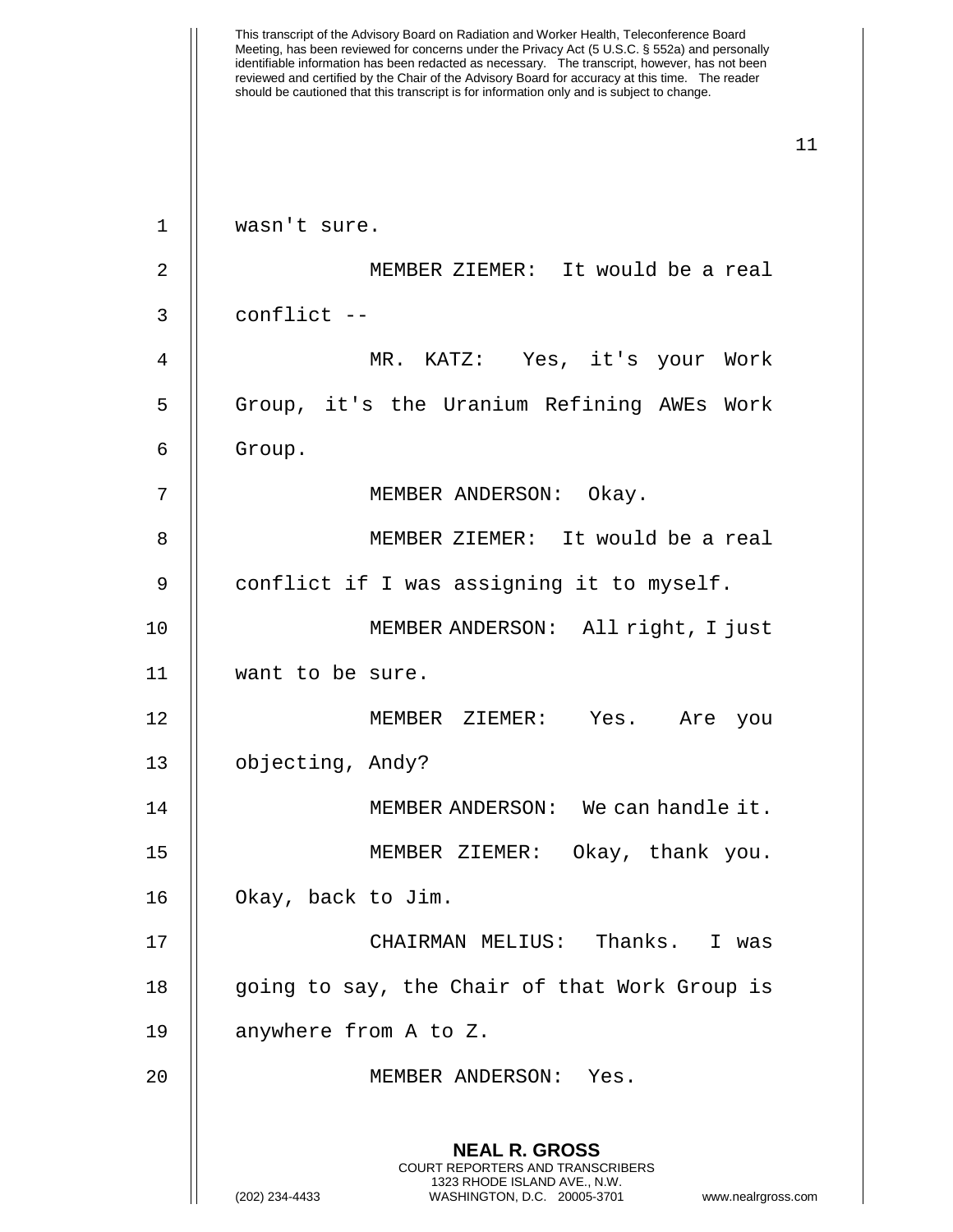| $\mathbf 1$ | CHAIRMAN MELIUS: We'll start it at                                                                                                                         |
|-------------|------------------------------------------------------------------------------------------------------------------------------------------------------------|
| 2           | the top of the alphabet. Good.                                                                                                                             |
| 3           | And we also have, again, this is                                                                                                                           |
| 4           | more of an announcement and what's in progress                                                                                                             |
| 5           | in terms of assigning the Work Groups.                                                                                                                     |
| 6           | We brought this up at our Augusta                                                                                                                          |
| 7           | meeting and then I, you know, emailed to                                                                                                                   |
| 8           | everybody to see who volunteers for two new work                                                                                                           |
| 9           | groups.                                                                                                                                                    |
| 10          | We have one that's assigned. I had                                                                                                                         |
| 11          | an adequate number of volunteers, I just was                                                                                                               |
| 12          | working on the chair for one of them, but for                                                                                                              |
| 13          | Pacific Proving Grounds, Jim Lockey will Chair                                                                                                             |
| 14          | that Work Group and other Members will be Bill                                                                                                             |
| 15          | Field, Henry Anderson and Loretta Valerio. So                                                                                                              |
| 16          | those are assigned.                                                                                                                                        |
| 17          | And then I should be able to assign                                                                                                                        |
| 18          | the Ames Work Group sometime in the next couple                                                                                                            |
| 19          | weeks. I have to wait for somebody to come back                                                                                                            |
| 20          | from Europe, from vacation. I tried to get Ted                                                                                                             |
|             | <b>NEAL R. GROSS</b><br>COURT REPORTERS AND TRANSCRIBERS<br>1323 RHODE ISLAND AVE., N.W.<br>(202) 234-4433<br>WASHINGTON, D.C. 20005-3701<br>www.nealrgros |

(202) 234-4433 WASHINGTON, D.C. 20005-3701 www.nealrgross.com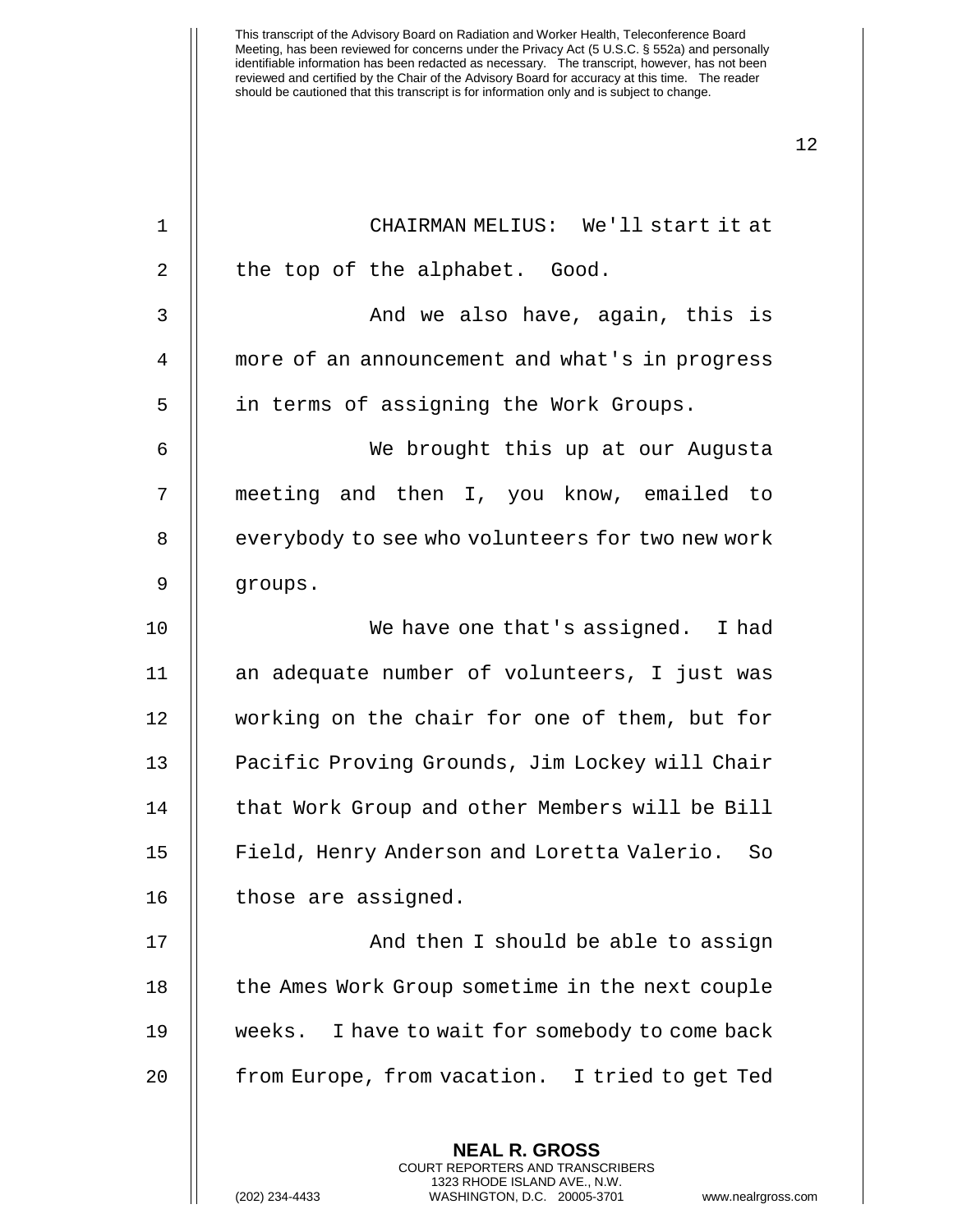| $\mathbf 1$    | to send me over there to track him down but he   |
|----------------|--------------------------------------------------|
| 2              | wouldn't. All right, so anyway, that's           |
| 3              | progress, and thanks everybody<br>for            |
| $\overline{4}$ | volunteering for that, appreciate it.            |
| 5              | These were things we now think,                  |
| 6              | given the sort of contract situation, sort of    |
| 7              | straightened out a little bit in terms of        |
| 8              | funding and so forth, so we can start moving     |
| $\mathsf 9$    | along on some of these Site Profiles that have   |
| 10             | been out there for a while.                      |
|                |                                                  |
| 11             | The next item on our Agenda is Jim               |
| 12             | Neton's going to give us an update on coworker   |
| 13             | modeling. Jim?                                   |
| 14             | DR. NETON: Okay, thanks, Dr.                     |
| 15             | Melius. I just thought, you know, the SEC        |
| 16             | Issues Work Group has met several times now to   |
| 17             | flesh out some of the ideas related to coworker  |
| 18             | modeling and stratification and such and that's  |
| 19             | been reported out to the Board by Dr. Melius and |

**NEAL R. GROSS** COURT REPORTERS AND TRANSCRIBERS 1323 RHODE ISLAND AVE., N.W.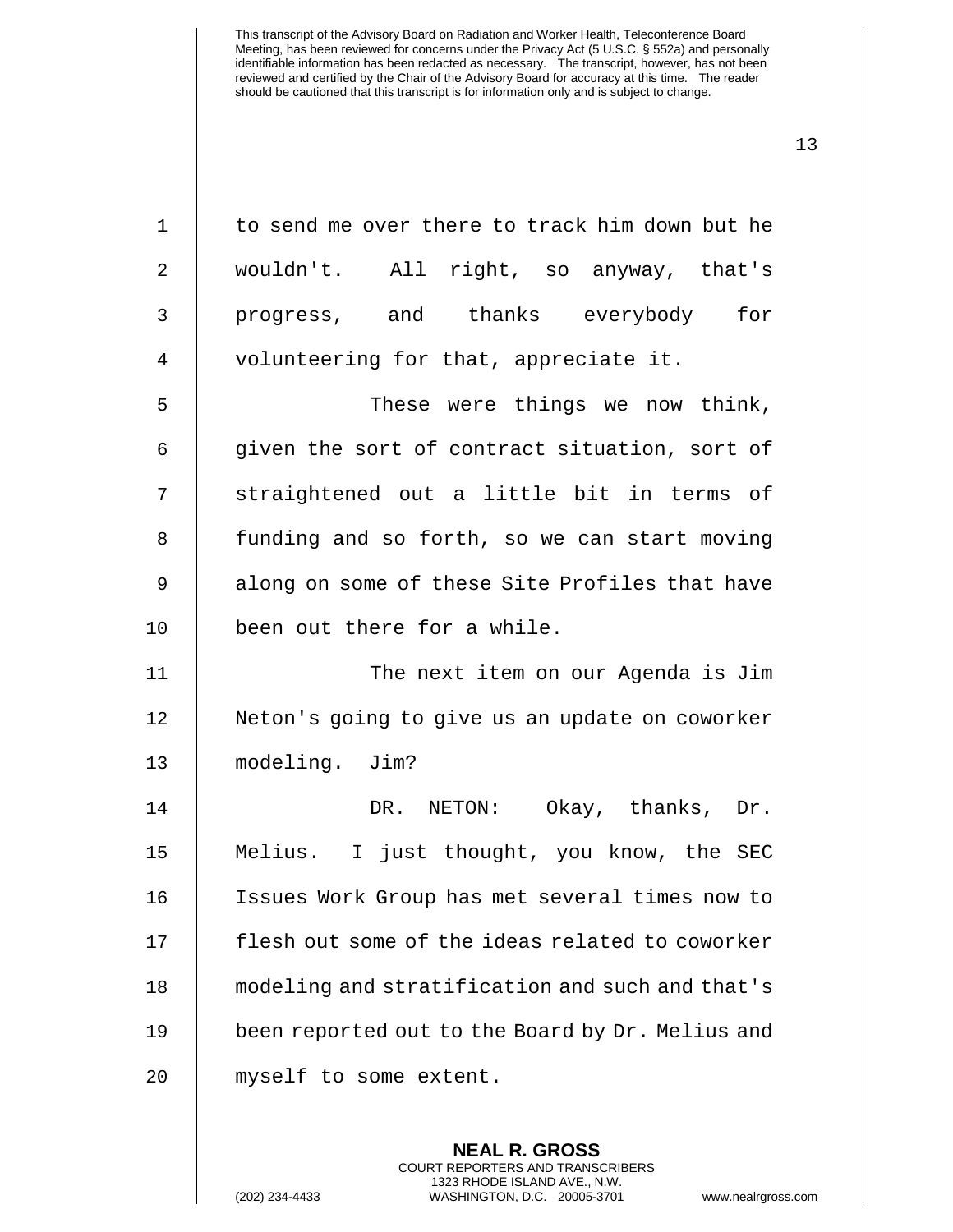| I just thought I'd give a brief                 |
|-------------------------------------------------|
| update on the status of where NIOSH stands on   |
| this. One of the issues that came out of the    |
| Work Group was that we really don't, NIOSH does |
| not really have a document that outlines the    |
| general criteria of how we would approach       |
| coworker modeling and the various, you know,    |
| issues associated with that.                    |
| we worked on that and<br>just<br>So             |
| recently, actually yesterday, we issued a draft |
| document to the Work Group that outlines what   |
| we consider to be criteria that should be       |
| considered in these coworker modelings.         |
| intended to cover some major<br>We              |
| areas in a generic sense such as adequacy and   |
| representativeness to<br>the<br>data,<br>how    |
| distributions might be fitted, and<br>some      |
| discussion<br>on the stratification<br>issue,   |
| although I must admit that still remains a bit  |
| of sticky wicket.                               |
|                                                 |

**NEAL R. GROSS** COURT REPORTERS AND TRANSCRIBERS 1323 RHODE ISLAND AVE., N.W.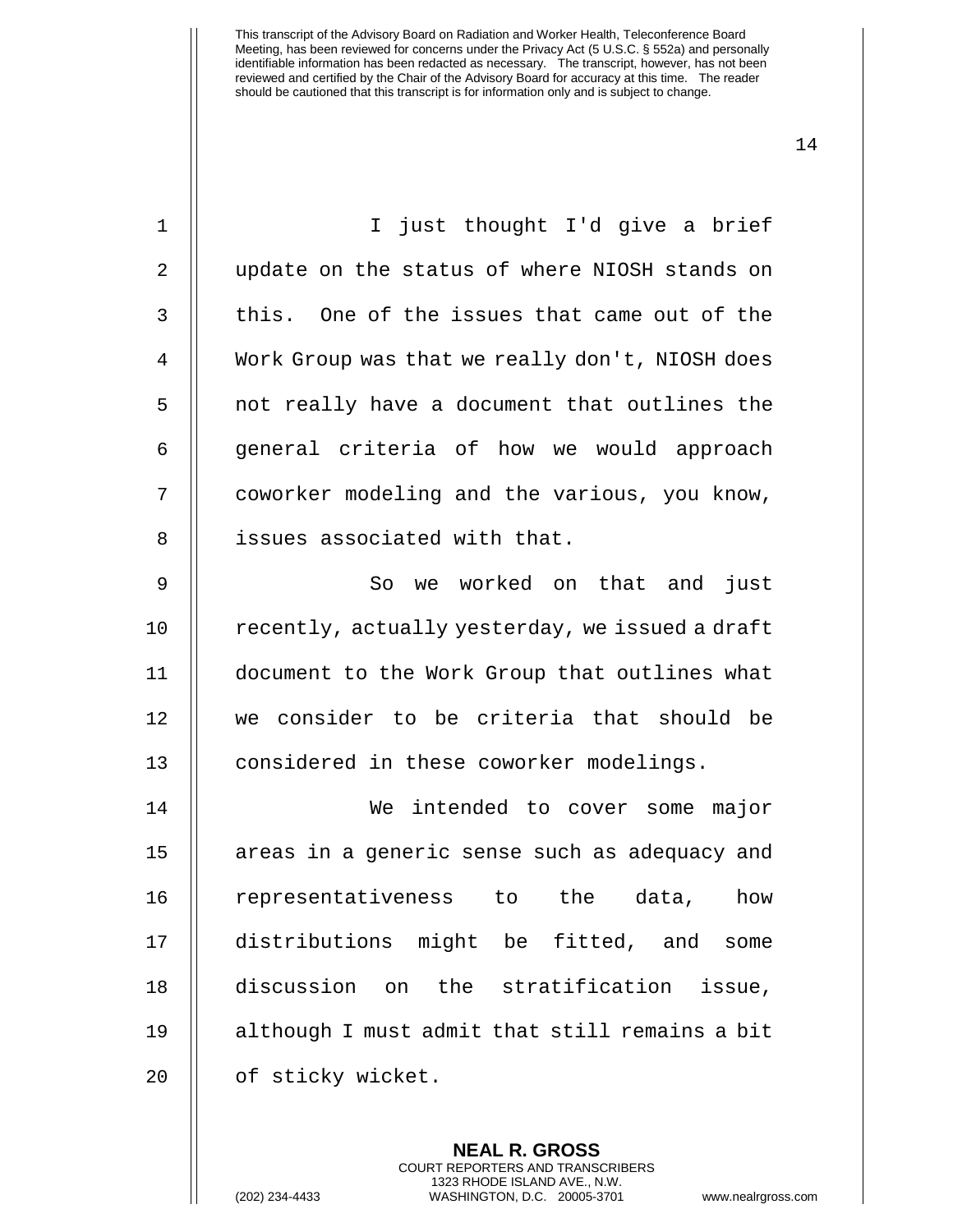| $\mathbf 1$    | We're trying to figure out the best              |
|----------------|--------------------------------------------------|
| $\overline{2}$ | way to compare a stratified subset to the        |
| 3              | original full distribution in a meaningful way   |
| 4              | to see that it actually is beneficial to use     |
| 5              | stratification.                                  |
| 6              | And we've got some ideas on that and             |
| 7              | I'm hoping to generate a report shortly on --    |
| 8              | at least as an outline of how that's going to    |
| 9              | be analyzed. I did include a little bit of a     |
| 10             | hint in the paper that came out yesterday.       |
| 11             | The second issue that we worked on               |
| 12             | is we reviewed this one-person one-statistic     |
| 13             | sample -- pardon me, one-person one-statistic    |
| 14             | as opposed to one-person one-sample, I think     |
| 15             | it's a better fit, the so-called OPOS concept.   |
| 16             | The original proposal for that was               |
| 17             | to use one value in a monitored period for a     |
| 18             | worker and that would be assigned or used as the |
| 19             | arithmetic average of all of the bioassay        |
| 20             | samples in that monitoring period.               |
|                |                                                  |

**NEAL R. GROSS** COURT REPORTERS AND TRANSCRIBERS 1323 RHODE ISLAND AVE., N.W.

(202) 234-4433 WASHINGTON, D.C. 20005-3701 www.nealrgross.com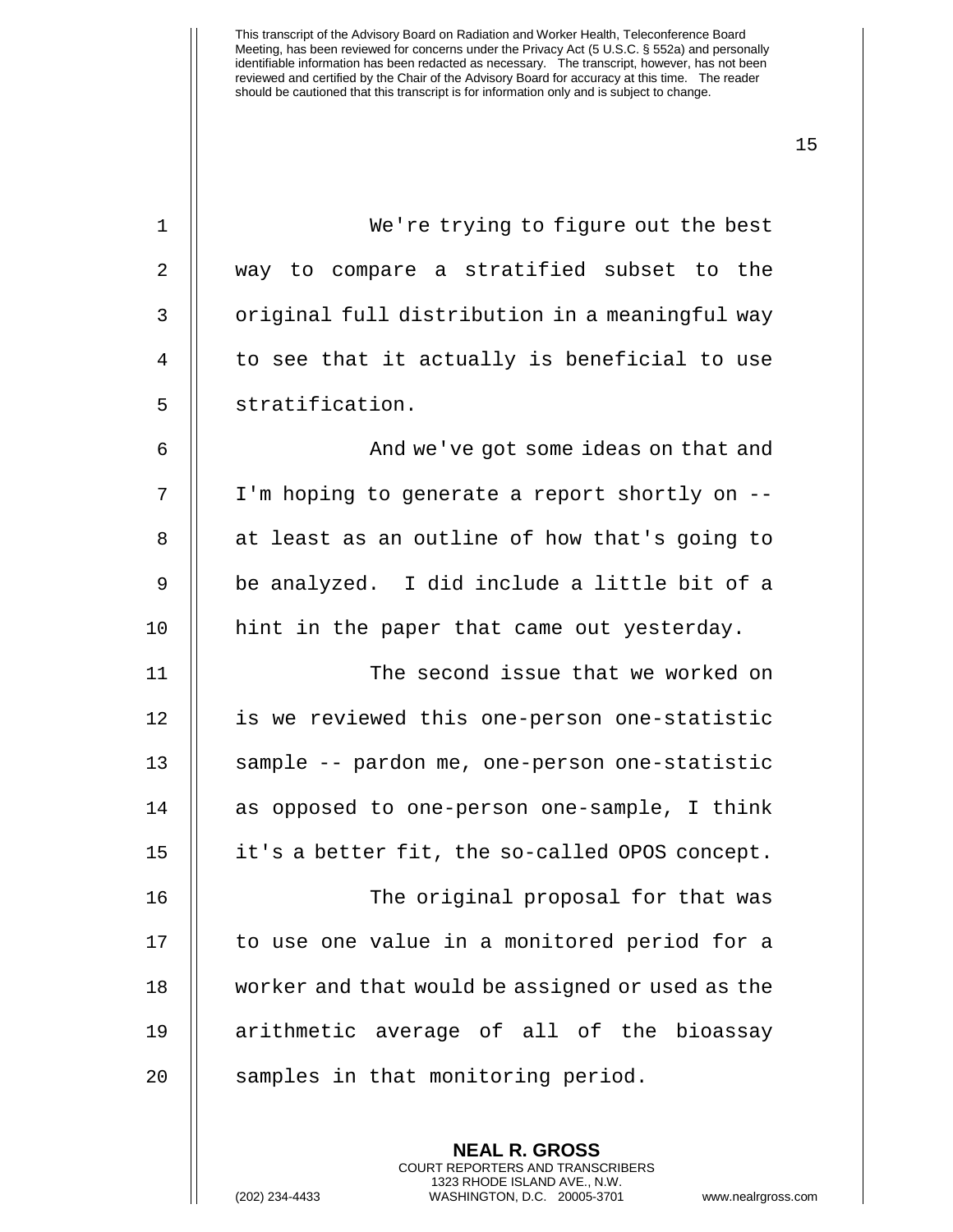| $\mathbf 1$    | We thought that this was a much                                                                                                                             |
|----------------|-------------------------------------------------------------------------------------------------------------------------------------------------------------|
| $\overline{2}$ | improved approach rather than needing the gross                                                                                                             |
| 3              | of distribution of all the samples, but SC&A and                                                                                                            |
| 4              | the Work Group correctly pointed out some                                                                                                                   |
| 5              | issues with that and so we went back, looked at                                                                                                             |
| 6              | the data and now have determined that we believe                                                                                                            |
| 7              | a time-weighted average approach addresses                                                                                                                  |
| 8              | many of the concerns and issues associated with                                                                                                             |
| 9              | the old methods.                                                                                                                                            |
| 10             | To that extent, we put out a draft                                                                                                                          |
| 11             | document yesterday as well to the Working Group                                                                                                             |
| 12             | covers the concepts behind<br>the<br>that                                                                                                                   |
| 13             | time-weighted average approach and some actual                                                                                                              |
| 14             | real-world examples.                                                                                                                                        |
| 15             | We're using americium bioassay data                                                                                                                         |
| 16             | of how this might be done in a comparison of the                                                                                                            |
| 17             | new time-weighted approach to the old                                                                                                                       |
| 18             | arithmetic average approach.                                                                                                                                |
| 19             | think it's a pretty good<br>$\mathsf{T}$                                                                                                                    |
| 20             | improvement, we certainly look for comments,                                                                                                                |
|                | <b>NEAL R. GROSS</b><br>COURT REPORTERS AND TRANSCRIBERS<br>1323 RHODE ISLAND AVE., N.W.<br>(202) 234-4433<br>WASHINGTON, D.C. 20005-3701<br>www.nealrgross |

(202) 234-4433 WASHINGTON, D.C. 20005-3701 www.nealrgross.com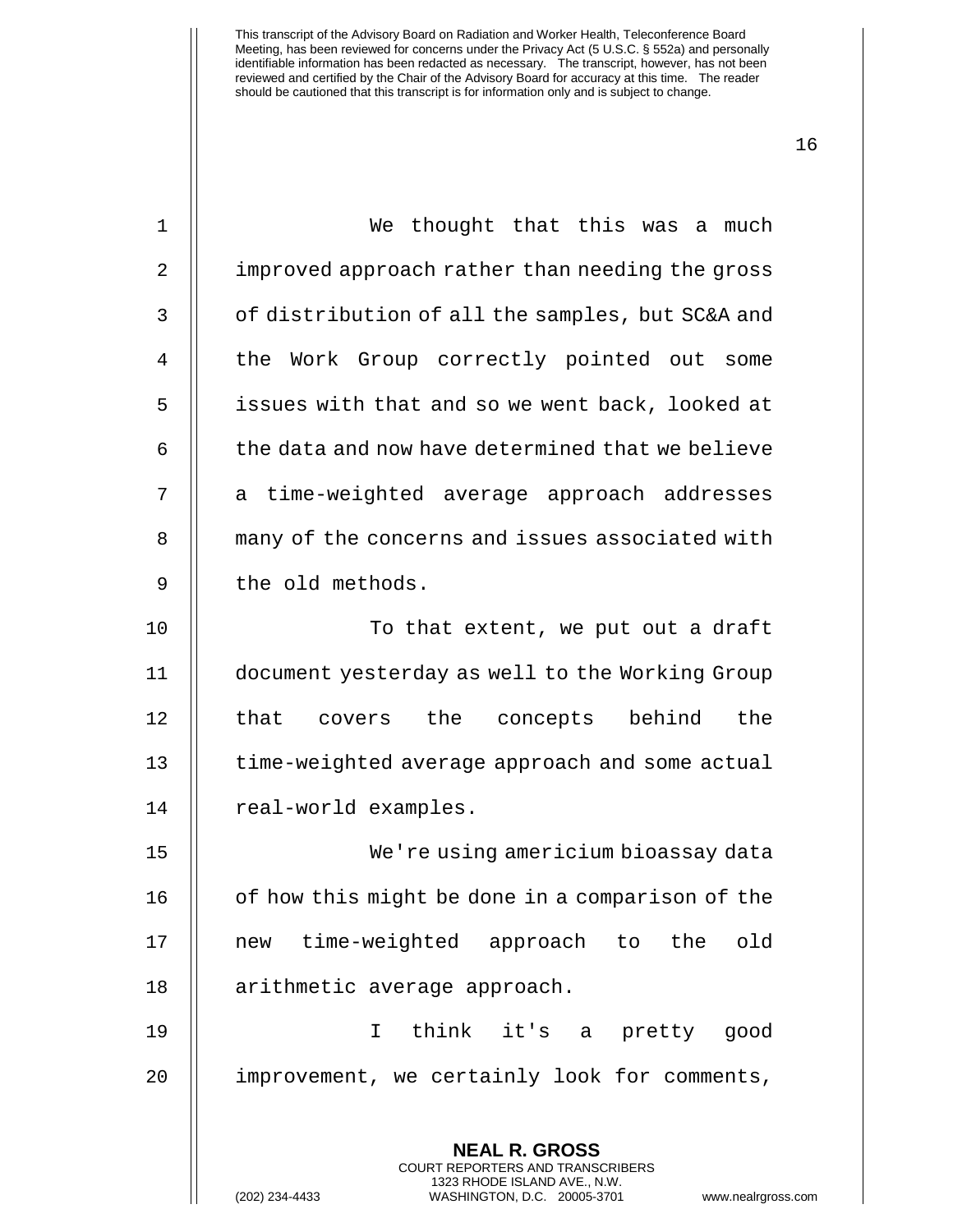1 comments and input from both of these documents 2 | from the Working Group. 3 I think that pretty much summarizes 4 what I intended to cover today. I'll be happy  $5$  || to answer any questions if there are any. 6 CHAIRMAN MELIUS: Thanks, Jim. 7 | Any questions for Jim Neton? 8 | MEMBER LEMEN: This is Dick Lemen, 9 | I have one. Did I miss it or did you say you 10 || say you just sent the document out to the 11 Working Group or are you sending it out to the 12 whole Board or is it -- 13 DR. NETON: No, I distributed this 14 | to the Working Group, although I don't see any 15 | reason why I couldn't go the full Board. 16 MEMBER LEMEN: Well, if there's no 17 | objection, I would appreciate getting a copy. 18 MEMBER MUNN: Yes, so would I, Jim. 19 DR. NETON: Yes, I think then I'll  $20$  || just send both documents out to the  $-$ -

> **NEAL R. GROSS** COURT REPORTERS AND TRANSCRIBERS 1323 RHODE ISLAND AVE., N.W.

(202) 234-4433 WASHINGTON, D.C. 20005-3701 www.nealrgross.com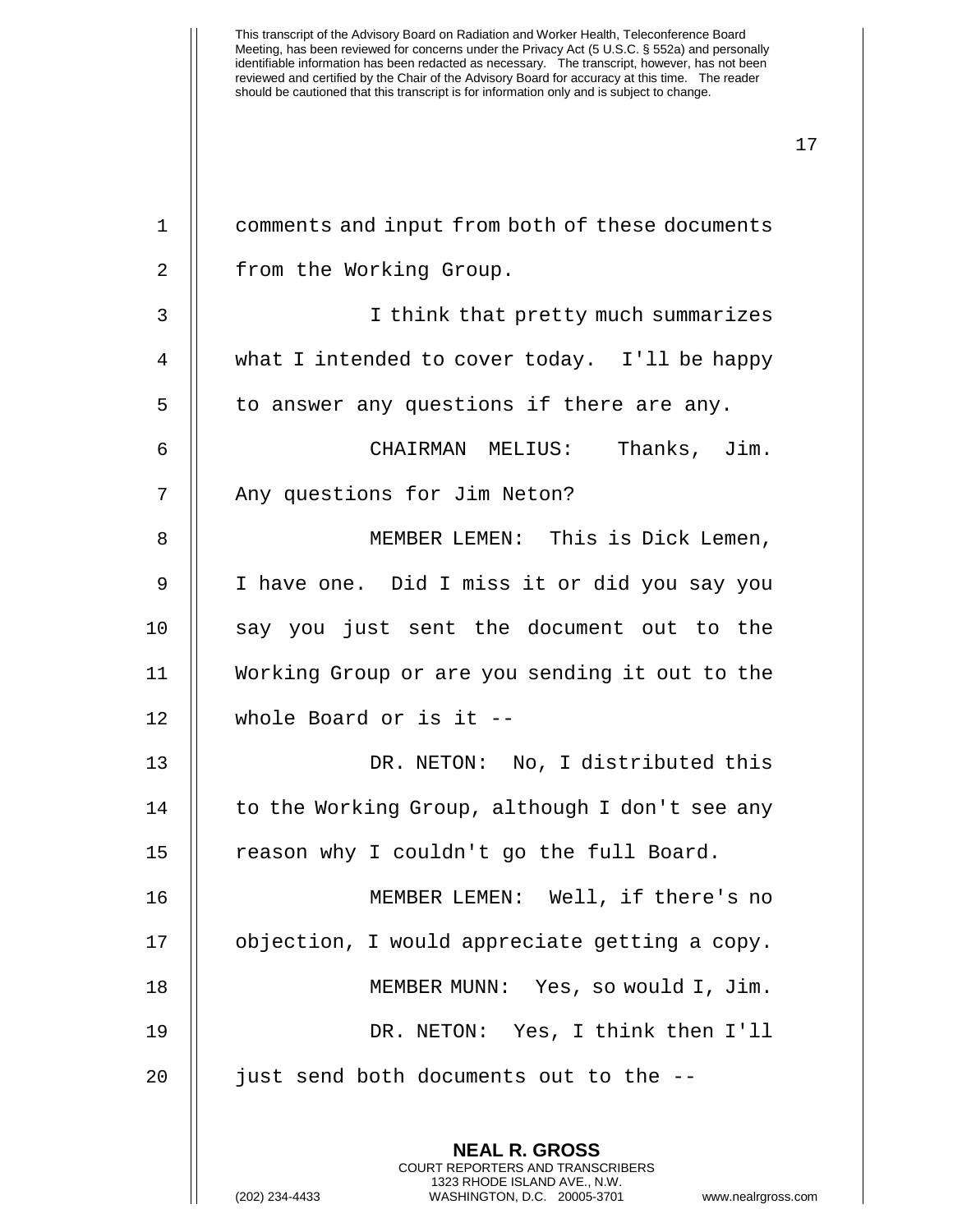| $\mathbf 1$    | CHAIRMAN MELIUS: Yes, that would                         |
|----------------|----------------------------------------------------------|
| $\overline{2}$ | be fine, the full Board, yes.                            |
| 3              | DR. NETON: There's going to be one                       |
| 4              | slight mathematical correction on one of the             |
| 5              | documents I'll make before we send it out, but,          |
| 6              | yes, I can get that out today.                           |
| 7              | MEMBER MUNN: Good.                                       |
| 8              | CHAIRMAN MELIUS: What our plan is                        |
| 9              | -- this is Jim Melius -- is we were trying to            |
| 10             | schedule an SEC Work Group meeting between now           |
| 11             | and our meeting at the end of July.                      |
| 12             | We have sort of these documents that                     |
| 13             | Jim has just sort of updated us on, and there's          |
| 14             | also a coworker model on SRS that the SC&A is            |
| 15             | reviewing now, but the SRS Work Group had sort           |
| 16             | of referred that to the SEC Work Group to take           |
| 17             | a look at and to review.                                 |
| 18             | So SC&A's reviewing that. I don't                        |
| 19             | want to be optimistic, but we think that we              |
| 20             | should get their report plus the completed,              |
|                |                                                          |
|                | <b>NEAL R. GROSS</b><br>COURT REPORTERS AND TRANSCRIBERS |

1323 RHODE ISLAND AVE., N.W.

 $\mathsf{I}$ 

(202) 234-4433 WASHINGTON, D.C. 20005-3701 www.nealrgross.com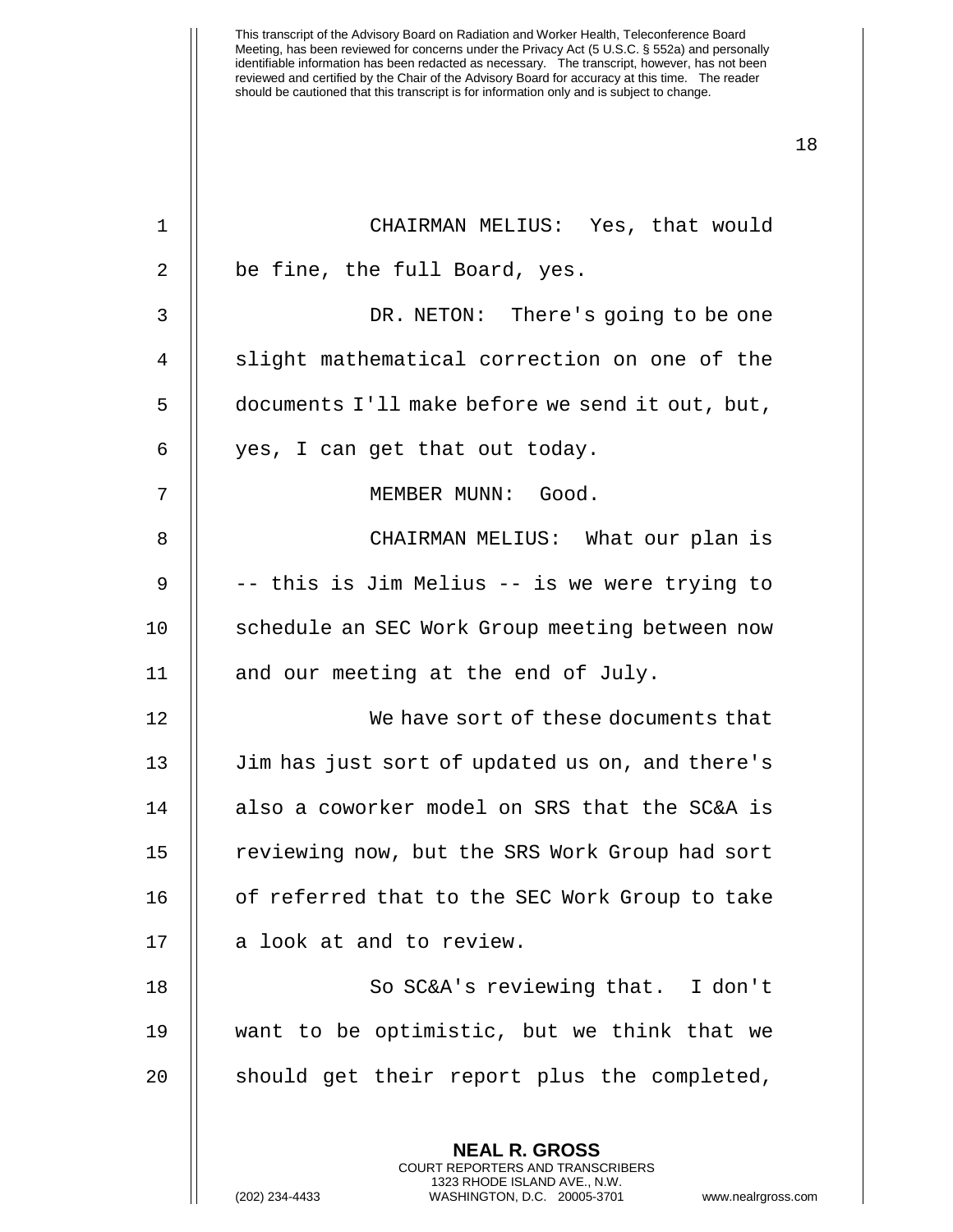| $\mathbf 1$ | plus through DOE review, which can take some                                                                                            |
|-------------|-----------------------------------------------------------------------------------------------------------------------------------------|
| 2           | time, prior to the July meeting. So we are                                                                                              |
| 3           | talking about scheduling a meeting of the Work                                                                                          |
| 4           | Group towards just before the July meeting.                                                                                             |
| 5           | One of the thoughts that I had was                                                                                                      |
| 6           | that, given some of the timing involved and so                                                                                          |
| 7           | forth, that we try to have that Work Group meet                                                                                         |
| 8           | in person the afternoon before we'd be, like so                                                                                         |
| 9           | Monday afternoon before the Tuesday Board                                                                                               |
| 10          | Meeting in Idaho.                                                                                                                       |
| 11          | And so that idea I just suggested to                                                                                                    |
| 12          | Ted yesterday as we were trying to figure out                                                                                           |
| 13          | some scheduling issues on this Work Group, so                                                                                           |
| 14          | Ted needs to check out the logistics on that.                                                                                           |
| 15          | I don't know if you have an update,                                                                                                     |
| 16          | Ted, or                                                                                                                                 |
| 17          | MR. KATZ: Yes, thanks, Jim. I                                                                                                           |
| 18          | don't have an update yet. I'm hopeful about                                                                                             |
| 19          | that, though.                                                                                                                           |
| 20          | CHAIRMAN MELIUS: Good.                                                                                                                  |
|             | <b>NEAL R. GROSS</b>                                                                                                                    |
|             | COURT REPORTERS AND TRANSCRIBERS<br>1323 RHODE ISLAND AVE., N.W.<br>(202) 234-4433<br>WASHINGTON, D.C. 20005-3701<br>www.nealrgross.com |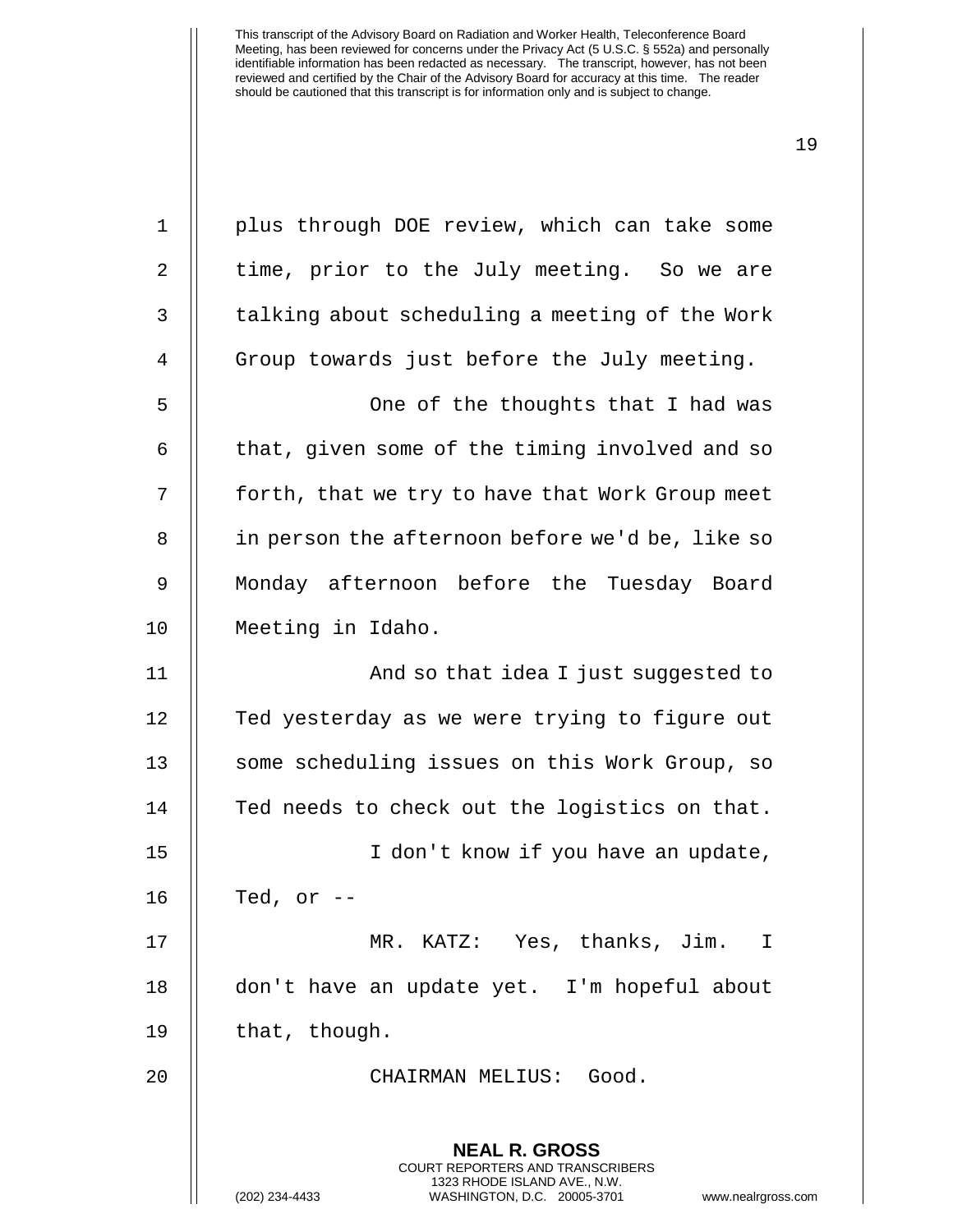| 1  | MR. KATZ: And I think we might as                                                                                                                               |
|----|-----------------------------------------------------------------------------------------------------------------------------------------------------------------|
| 2  | well, as long as we have everyone on the line                                                                                                                   |
| 3  | right now, just very quickly you could check                                                                                                                    |
| 4  | with the Members of the Work Group to see if that                                                                                                               |
| 5  | would work for them to come in a little earlier                                                                                                                 |
| 6  | to the Board Meeting, either Sunday night or                                                                                                                    |
| 7  | early Monday morning, Idaho, if that works out.                                                                                                                 |
| 8  | Yes. So, Gen, that's a question                                                                                                                                 |
| 9  | for Gen and Paul. Well, Paul, Paul will be at                                                                                                                   |
| 10 | the meeting by phone, that Board Meeting in                                                                                                                     |
| 11 | Idaho.                                                                                                                                                          |
| 12 | MEMBER ZIEMER: That's correct.                                                                                                                                  |
| 13 | CHAIRMAN MELIUS: Okay. So --                                                                                                                                    |
| 14 | MR. KATZ: And so, Josie and Gen,                                                                                                                                |
| 15 | would that work for both of you?                                                                                                                                |
| 16 | MEMBER ROESSLER: It works for me,                                                                                                                               |
| 17 | this is Gen.                                                                                                                                                    |
| 18 | MEMBER BEACH: Yes, this is Josie,                                                                                                                               |
| 19 | it works for me as well.                                                                                                                                        |
| 20 | MR. KATZ: Okay. And, Paul, would                                                                                                                                |
|    | <b>NEAL R. GROSS</b><br>COURT REPORTERS AND TRANSCRIBERS<br>1323 RHODE ISLAND AVE., N.W.<br>(202) 234-4433<br>WASHINGTON, D.C. 20005-3701<br>www.nealrgross.com |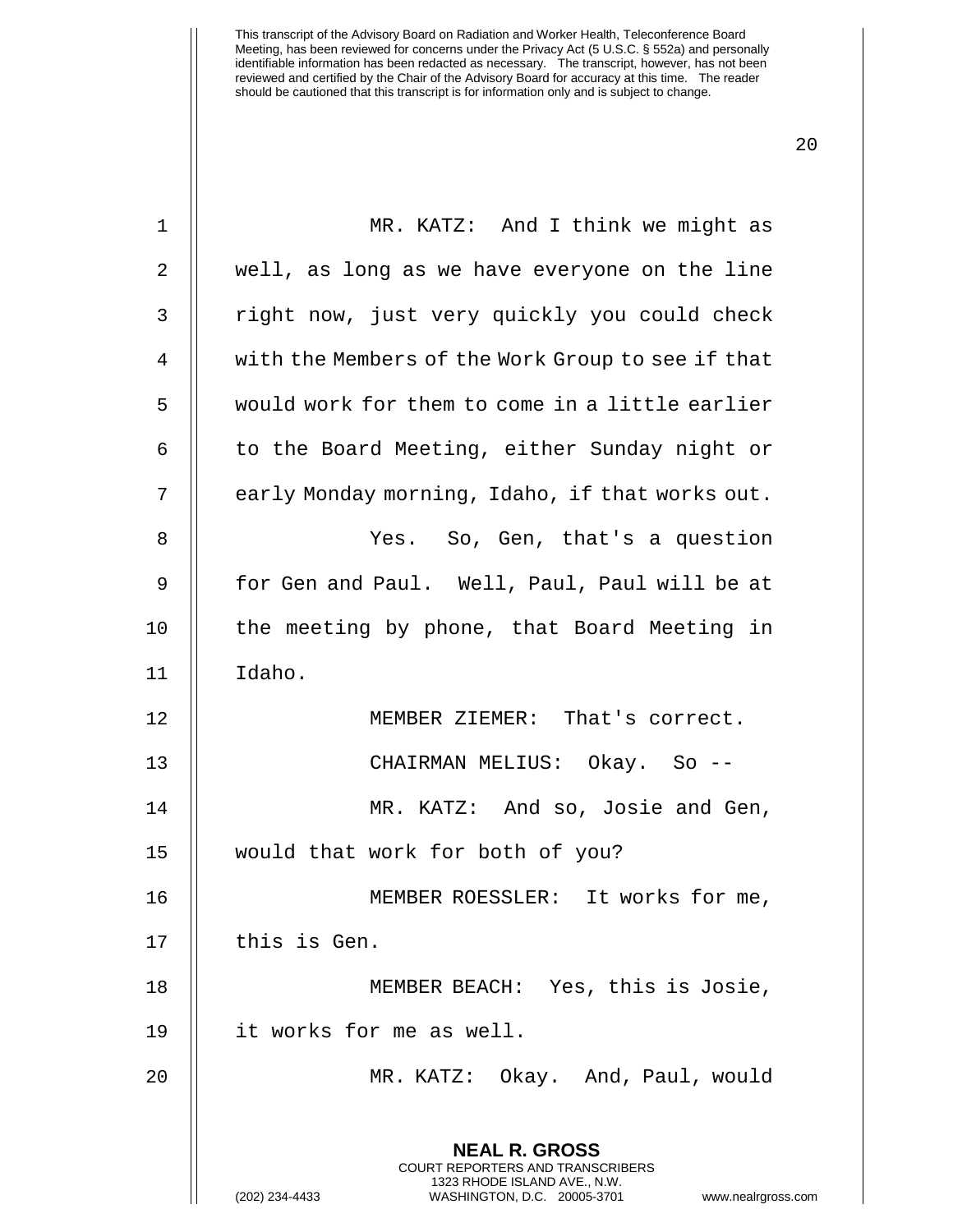| $\mathbf 1$    | you be free that afternoon, the Monday                                                                                                                          |
|----------------|-----------------------------------------------------------------------------------------------------------------------------------------------------------------|
| $\overline{2}$ | afternoon?                                                                                                                                                      |
| 3              | MEMBER ZIEMER: Yes, I'll be free                                                                                                                                |
| 4              | on Monday afternoon, yes, to be on the phone.                                                                                                                   |
| 5              | MR. KATZ: Yeah, that's what I                                                                                                                                   |
| 6              | mean. That would be great. Okay, so then                                                                                                                        |
| 7              | that's nice, then if they sort out the hotel                                                                                                                    |
| 8              | issues, we could plan on that.                                                                                                                                  |
| 9              | I mean, it's better to have more                                                                                                                                |
| 10             | time than less, right?                                                                                                                                          |
| 11             | CHAIRMAN MELIUS: Yes.                                                                                                                                           |
| 12             | MR. KATZ: Yes. Very good,                                                                                                                                       |
| 13             | thanks.                                                                                                                                                         |
| 14             | CHAIRMAN MELIUS: And then we'll                                                                                                                                 |
| 15             | update the schedule for Idaho, which includes,                                                                                                                  |
| 16             | I think, an hour or something like that to talk                                                                                                                 |
| 17             | about these issues, so we'll update the entire                                                                                                                  |
| 18             | Board the next day.                                                                                                                                             |
| 19             | MR. KATZ: Right. And if some                                                                                                                                    |
| 20             | Board Members, you know, come in in time, you                                                                                                                   |
|                | <b>NEAL R. GROSS</b><br>COURT REPORTERS AND TRANSCRIBERS<br>1323 RHODE ISLAND AVE., N.W.<br>(202) 234-4433<br>WASHINGTON, D.C. 20005-3701<br>www.nealrgross.com |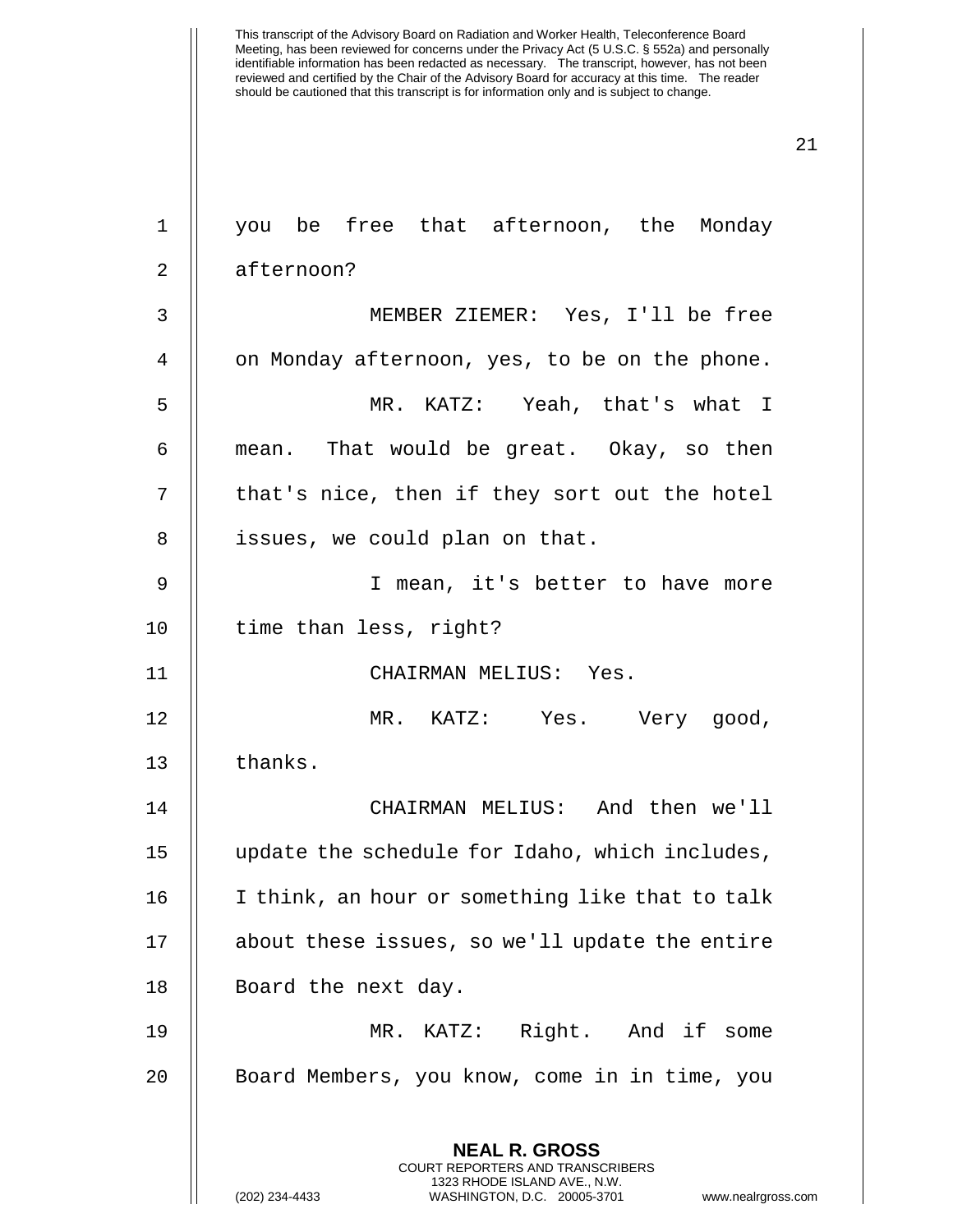| $\mathbf{1}$   | know, you're welcome to sit in on the Work                                                                                                                          |
|----------------|---------------------------------------------------------------------------------------------------------------------------------------------------------------------|
| $\overline{2}$ | Group.                                                                                                                                                              |
| 3              | CHAIRMAN MELIUS: Yes. Well,                                                                                                                                         |
| 4              | we're selling tickets, so --                                                                                                                                        |
| 5              | MEMBER MUNN: Cheap, I hope.                                                                                                                                         |
| 6              | CHAIRMAN MELIUS: Yes, I think so.                                                                                                                                   |
| 7              | And ask Paul who had listened to, read the                                                                                                                          |
| 8              | transcript of the other all-day meeting we had                                                                                                                      |
| 9              | earlier, I'm not sure anybody would pay for                                                                                                                         |
| 10             | having to go through that.                                                                                                                                          |
| 11             | MEMBER MUNN: Yes. That's always                                                                                                                                     |
| 12             | a little tougher than it sounds.                                                                                                                                    |
| 13             | CHAIRMAN MELIUS: Yes, it is, it's                                                                                                                                   |
| 14             | tough. Tough subjects to talk about and                                                                                                                             |
| 15             | confusing at times. But, anyway, no, I think                                                                                                                        |
| 16             | we're making progress.                                                                                                                                              |
| 17             | I've seen Jim's proposal and I think                                                                                                                                |
| 18             | it's a really good start on these issues and I                                                                                                                      |
| 19             | think we can, should be able to make progress                                                                                                                       |
| 20             | and get input from the entire Board on Tuesday                                                                                                                      |
|                | <b>NEAL R. GROSS</b><br><b>COURT REPORTERS AND TRANSCRIBERS</b><br>1323 RHODE ISLAND AVE., N.W.<br>(202) 234-4433<br>WASHINGTON, D.C. 20005-3701<br>www.nealrgross. |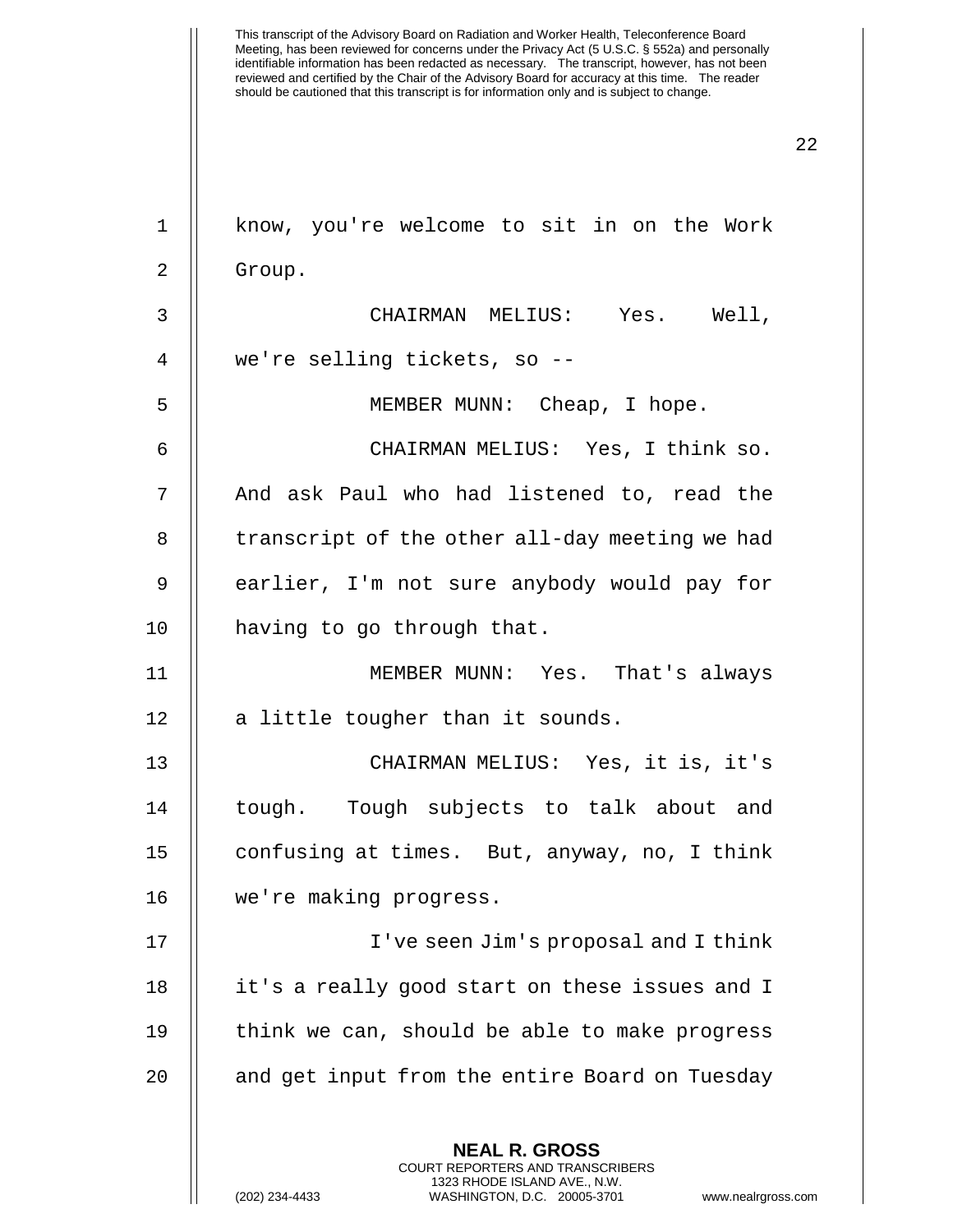| $\mathbf 1$ | on it, that Board Meeting.                                                                                                                                      |
|-------------|-----------------------------------------------------------------------------------------------------------------------------------------------------------------|
| 2           | So, thanks. Any other questions                                                                                                                                 |
| 3           | for Jim? I'll just add also if there's updated                                                                                                                  |
| 4           | drafts of these documents that come out between                                                                                                                 |
| 5           | now and obviously the Board Meeting, we will get                                                                                                                |
| 6           | those out to you also, the entire Board, so                                                                                                                     |
| 7           | you're not surprised when you get to the hotel                                                                                                                  |
| 8           | and get, you know, a 200-page document to look                                                                                                                  |
| 9           | at the night before.                                                                                                                                            |
| 10          | Next on our Agenda is LaVon.                                                                                                                                    |
| 11          | MR. RUTHERFORD: All right.                                                                                                                                      |
| 12          | CHAIRMAN MELIUS: LaVon has news                                                                                                                                 |
| 13          | for us, I hear.                                                                                                                                                 |
| 14          | MR. RUTHERFORD: Yes, I actually                                                                                                                                 |
| 15          | have a little bit of news. It should be a                                                                                                                       |
| 16          | pretty quick update, though.                                                                                                                                    |
| 17          | will<br>be<br>presenting<br>We<br>one                                                                                                                           |
| 18          | Evaluation Report at the July Board Meeting.                                                                                                                    |
| 19          | We've been waiting for a while now for a claim                                                                                                                  |
| 20          | to support an 83.14 evaluation to modify the                                                                                                                    |
|             | <b>NEAL R. GROSS</b><br>COURT REPORTERS AND TRANSCRIBERS<br>1323 RHODE ISLAND AVE., N.W.<br>(202) 234-4433<br>WASHINGTON, D.C. 20005-3701<br>www.nealrgross.com |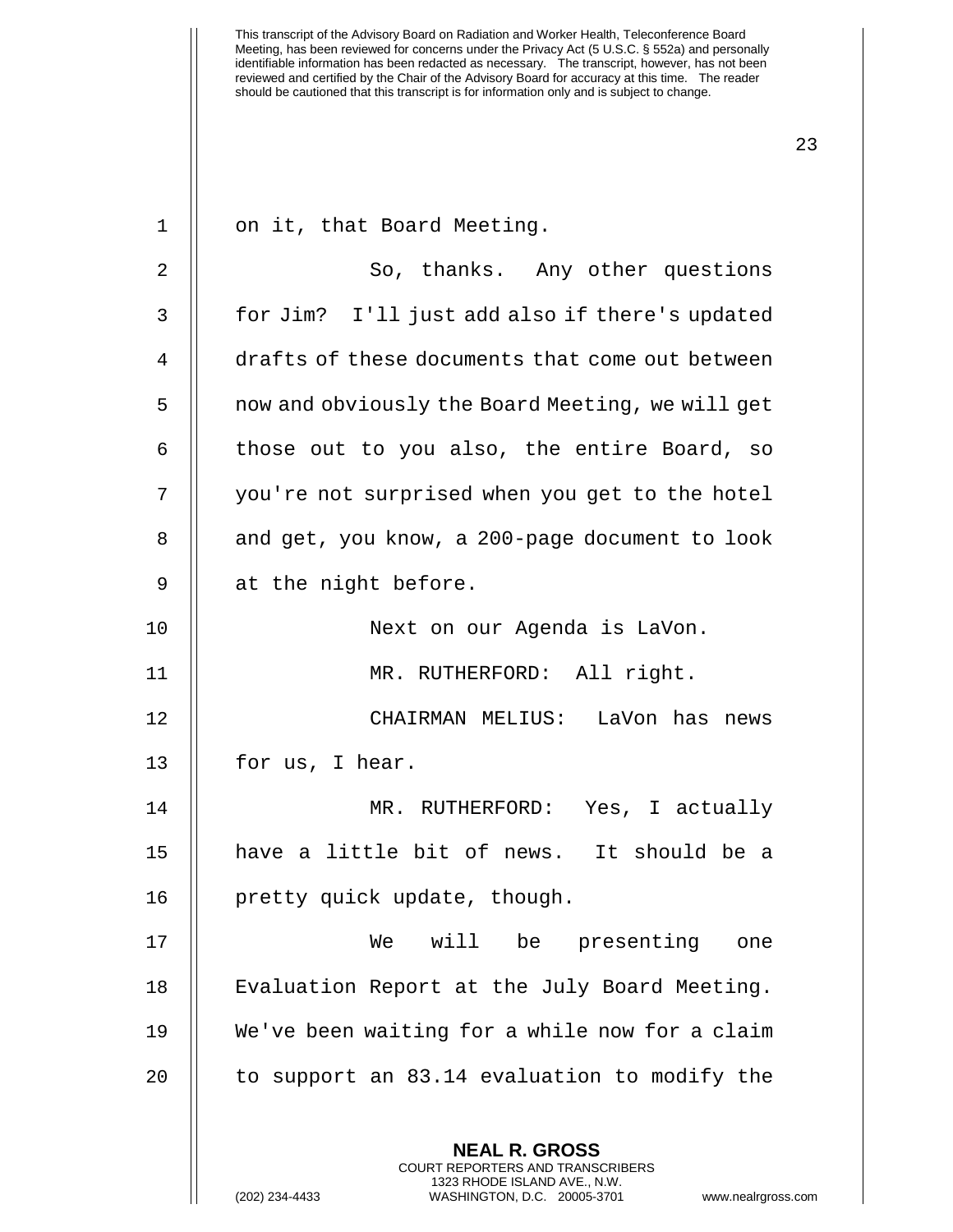| $\mathbf 1$    | existing General Atomics Class Definition.               |
|----------------|----------------------------------------------------------|
| $\overline{2}$ | That was a building-specific Class                       |
| 3              | Definition that a considerable time ago we               |
| 4              | recognized that it should've been all employees          |
| 5              | based on the way we've been handling things.             |
| 6              | And so we've been waiting for a claim to modify          |
| 7              | that Class.                                              |
| 8              | We recently received a claim that                        |
| 9              | supported this and since we had already done             |
| 10             | most of the work while waiting for the claim we          |
| 11             | believe the evaluation will be complete a                |
| 12             | couple weeks prior to the July meeting.                  |
| 13             | I know the Board likes to have the                       |
| 14             | evaluations with plenty of time to review the            |
| 15             | information, to have a good understanding of             |
| 16             | our recommendation, but I think it's pretty              |
| 17             | straightforward, the change, and I believe it            |
| 18             | will not require a significant amount of review          |
| 19             | by the Board.                                            |
| 20             | Also, we did receive<br>two<br>new                       |
|                | <b>NEAL R. GROSS</b><br>COURT REPORTERS AND TRANSCRIBERS |

1323 RHODE ISLAND AVE., N.W.

 $\bigg|\bigg|$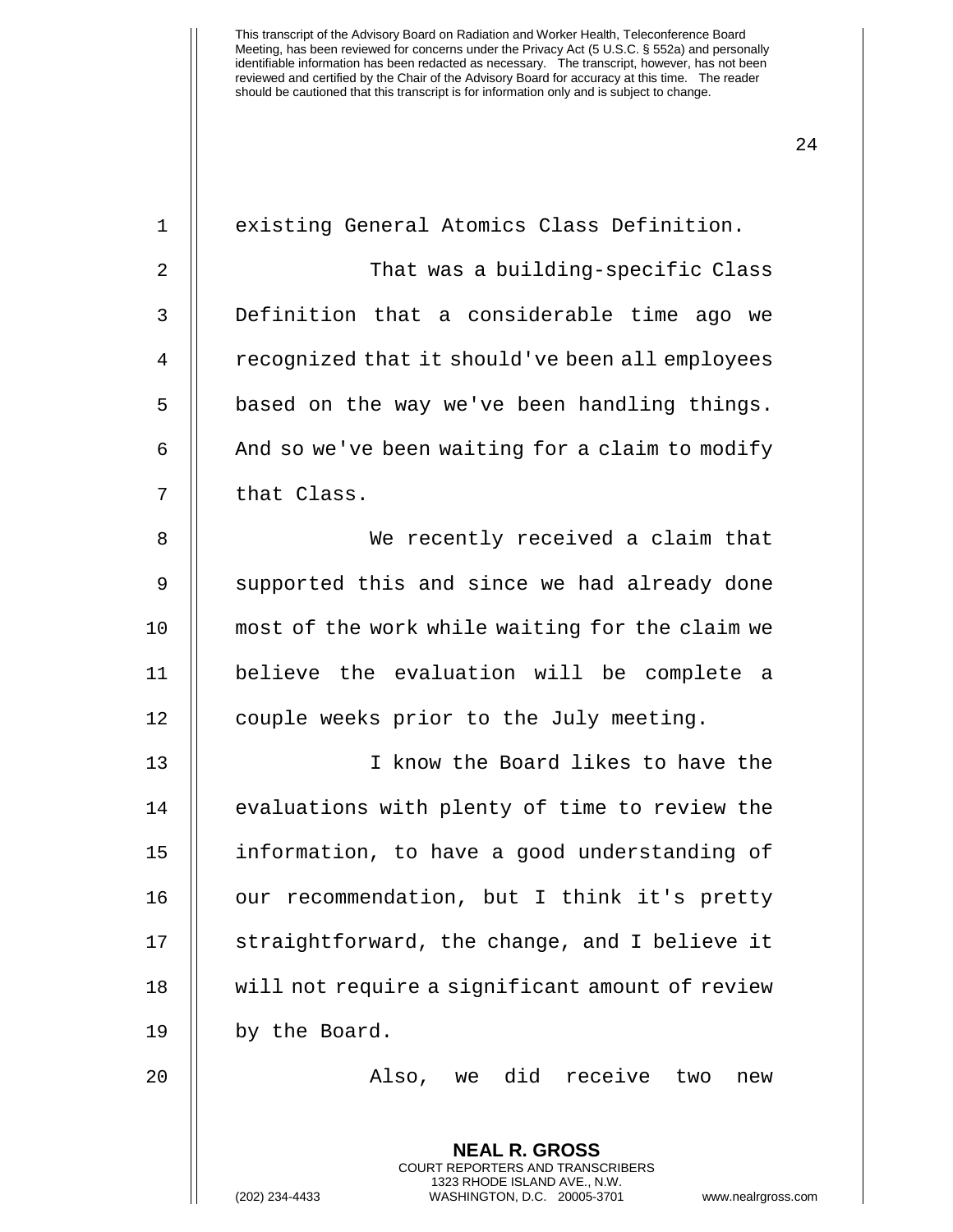| $\mathbf 1$    | petitions over the last week. One of the                                                                                                                               |
|----------------|------------------------------------------------------------------------------------------------------------------------------------------------------------------------|
| $\overline{2}$ | petitions is for Dow Chemical Walnut Creek                                                                                                                             |
| 3              | facility, and that's for the 1947 to '57 period.                                                                                                                       |
| 4              | And the other is for Westinghouse Bloomfield.                                                                                                                          |
| 5              | You may remember we already added a                                                                                                                                    |
| 6              | for the Bloomfield site operational<br>Class                                                                                                                           |
| 7              | period, so this petition is for the residual                                                                                                                           |
| 8              | period. Those two petitions are starting                                                                                                                               |
| 9              | through the qualification process now and I'm                                                                                                                          |
| 10             | sure at least one of those will qualify for                                                                                                                            |
| 11             | evaluation.                                                                                                                                                            |
| 12             | And so that's about it for new                                                                                                                                         |
| 13             | petitions and current petitions.                                                                                                                                       |
| 14             | CHAIRMAN MELIUS:<br>Good.<br>Any                                                                                                                                       |
| 15             | questions? I think that is good news on                                                                                                                                |
| 16             | General Atomics. We had waited a while because                                                                                                                         |
| 17             | that was a troublesome site.                                                                                                                                           |
| 18             | Okay, and updates from Work Groups                                                                                                                                     |
| 19             | and Subcommittees. Volunteers?                                                                                                                                         |
| 20             | MEMBER MUNN:<br>Sure.                                                                                                                                                  |
|                | <b>NEAL R. GROSS</b><br><b>COURT REPORTERS AND TRANSCRIBERS</b><br>1323 RHODE ISLAND AVE., N.W.<br>(202) 234-4433<br>WASHINGTON, D.C. 20005-3701<br>www.nealrgross.com |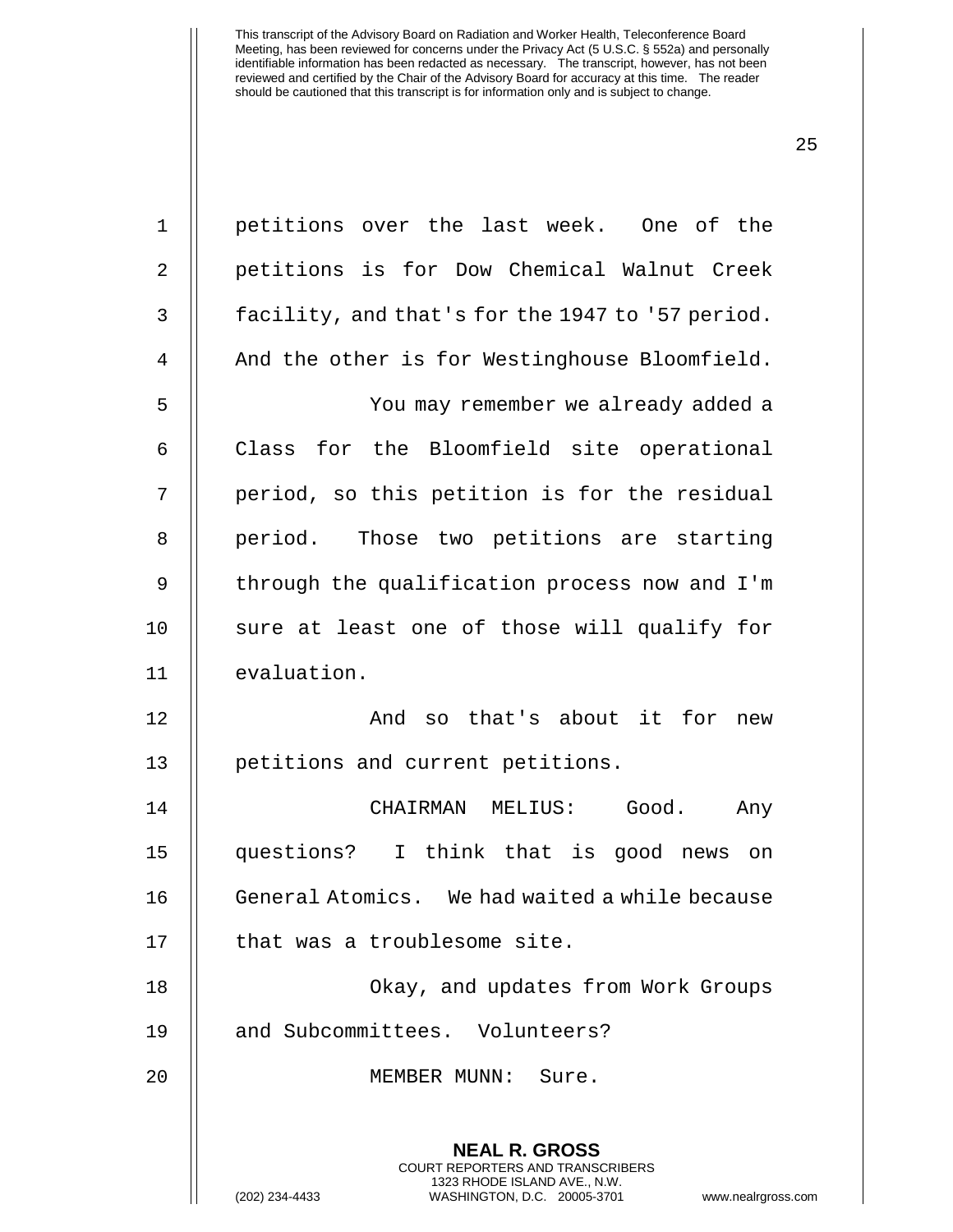MEMBER BEACH: Yes. Jim, this is  $2 \parallel - -$  Oh, go ahead. MEMBER MUNN: No, go ahead, Josie. MEMBER BEACH: Oh, okay. This is Josie. I've got just a couple real brief updates. We've had two Work Group meetings 7 | since our last Board Meeting. The first one I'll talk about is Worker Outreach. We held a conference call on June 5th, it was a real simple agenda, we looked over the review of NIOSH's responsiveness to worker comments for LANL and we also talked 13 || about some options for a path forward for our Work Group. I will give a full presentation in 15 | July on Worker Outreach. 16 || And then we also had a meeting on 17 || June 10th for Kansas City. We basically have 20 items on our matrix and the Work Group 19 || concentrated on just going through each of  $\parallel$  those matrix items so that NIOSH and the Work

> **NEAL R. GROSS** COURT REPORTERS AND TRANSCRIBERS 1323 RHODE ISLAND AVE., N.W.

(202) 234-4433 WASHINGTON, D.C. 20005-3701 www.nealrgross.com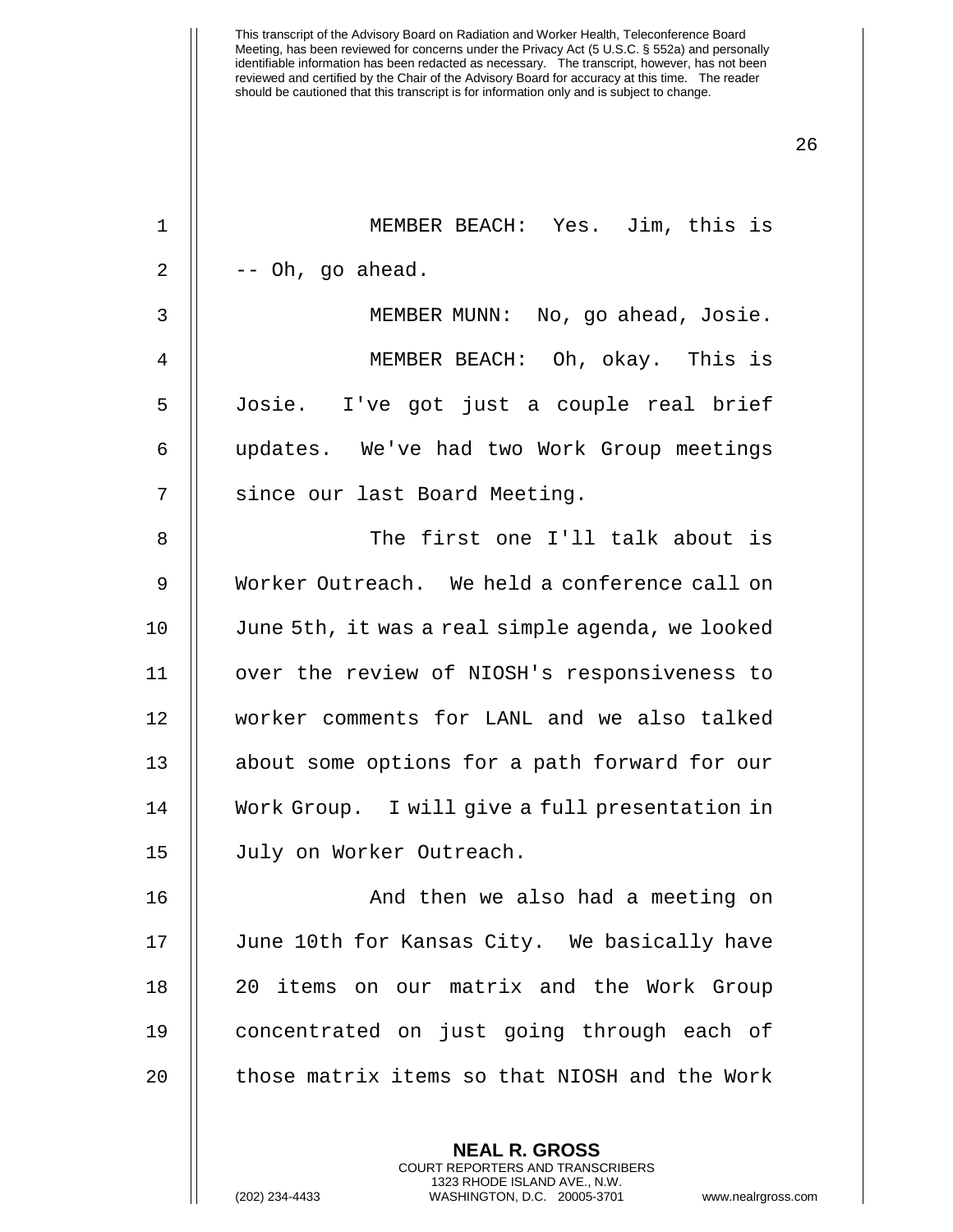27

**NEAL R. GROSS** COURT REPORTERS AND TRANSCRIBERS 1323 RHODE ISLAND AVE., N.W. 1 Group and SC&A were all understanding what the 2 issues are. 3 We closed out two of those items and 4 we basically have a lot of work to do still with 5 || Kansas City. So the work is ongoing with  $6$   $\parallel$  additional data capture planned for in the 7 | September to October timeframe. 8 MEMBER MUNN: Good. 9 MEMBER BEACH: So that's it for me. 10 CHAIRMAN MELIUS: Thank you, 11 Josie. Yes, and we do have, I think, it's about  $12$  | at least an hour set aside for the July meeting 13 || for an update on the Worker Outreach, the 14 | evaluation, or whatever we're calling it. 15 MEMBER BEACH: Right, thank you. 16 || That sounds good. 17 CHAIRMAN MELIUS: Yes. Other 18 | reports? 19 MEMBER MUNN: Yes, this is Wanda. 20 || No report actually from the Subcommittee on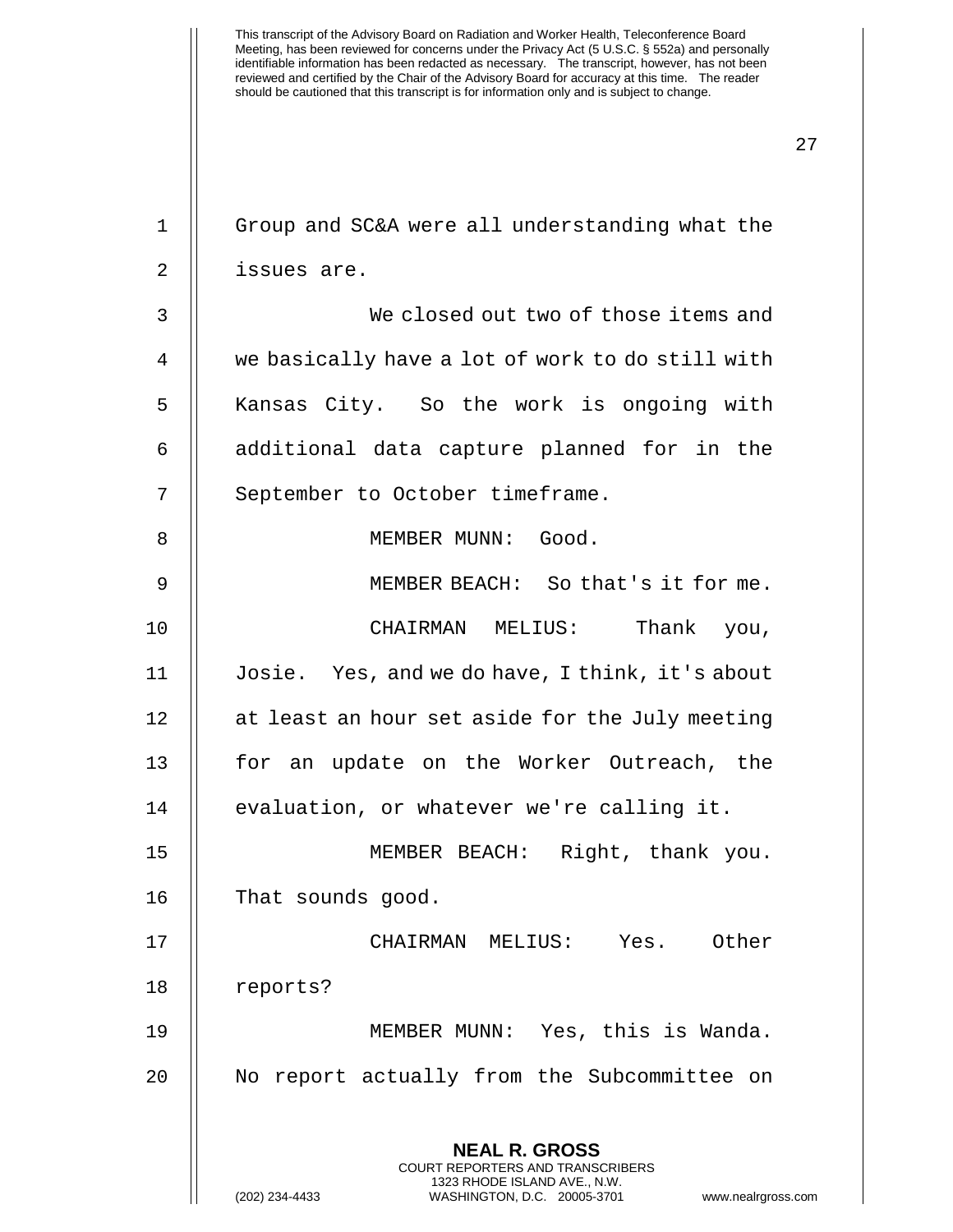| $\mathbf 1$ | Procedures. We have, as you may remember,        |
|-------------|--------------------------------------------------|
| 2           | reported at our last Board Meeting in Savannah,  |
| 3           | but we had anticipated meeting the end of this   |
| 4           | month, but we've had a very hard time trying to  |
| 5           | get all of the necessary players lined up to the |
| 6           | right time.                                      |
| 7           | So our next meeting will be held in              |
| 8           | the end of August, August 28th to be precise.    |
| 9           | Otherwise, no action.                            |
| 10          | Okay. Thank<br>CHAIRMAN MELIUS:                  |
| 11          | you, Wanda. Other updates?                       |
| 12          | MEMBER CLAWSON: Yes, this is Brad.               |
| 13          | I just got information received back from NIOSH  |
| 14          | for Fernald. They said that they're, in late     |
| 15          | August, early September timeframe that we could  |
| 16          | plan on to have a meeting on that, be able to    |
| 17          | start closing out the Site Profile issues.       |
| 18          | We had some information that they                |
| 19          | had to research a little bit more and we're      |
| 20          | pressing forward on Pantex and also the Nevada   |
|             |                                                  |
|             | <b>NEAL R. GROSS</b>                             |

COURT REPORTERS AND TRANSCRIBERS 1323 RHODE ISLAND AVE., N.W.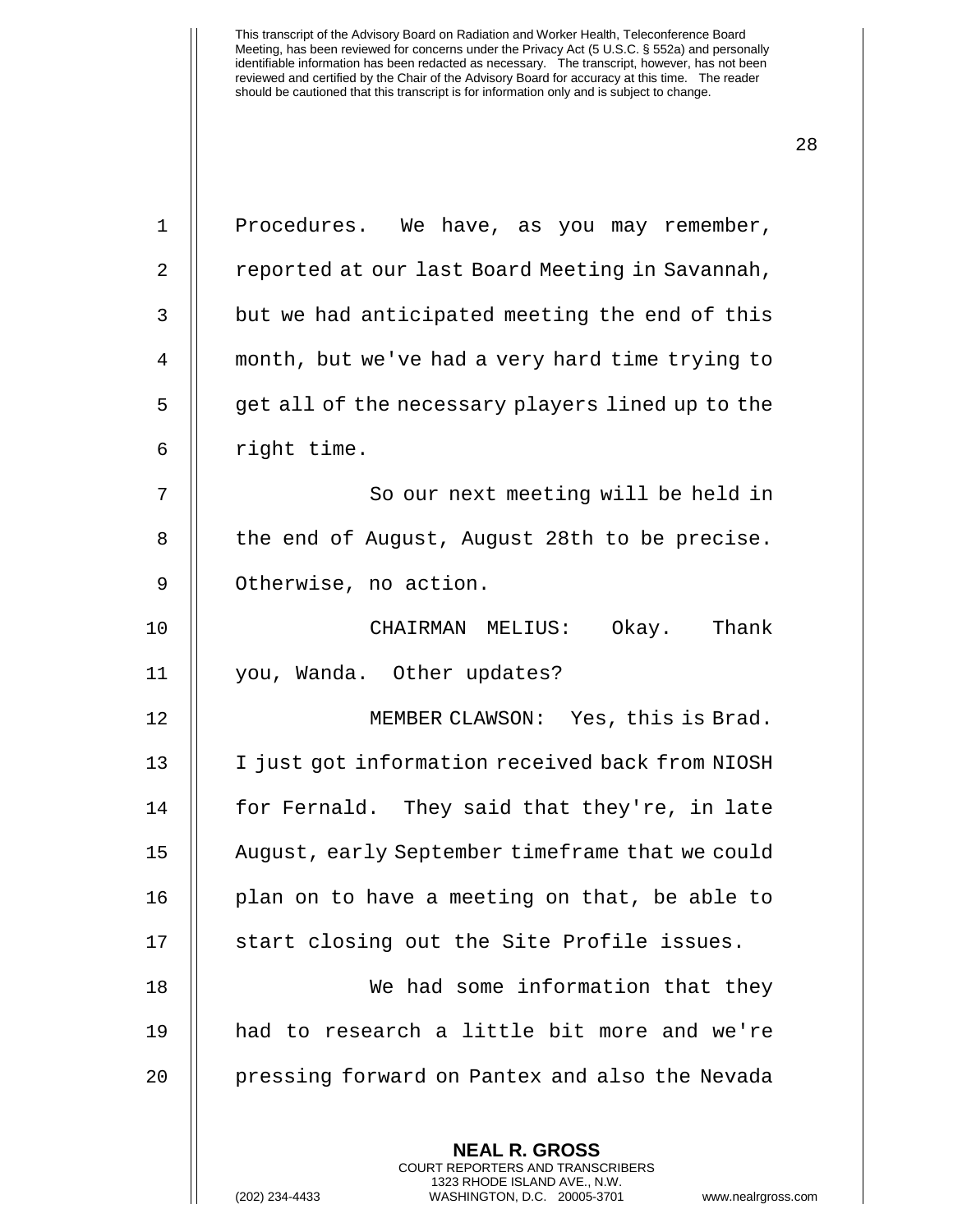| $\mathbf 1$ | Test Site on the Profile issues.                                                                                                                             |
|-------------|--------------------------------------------------------------------------------------------------------------------------------------------------------------|
| 2           | We should be ready later, around                                                                                                                             |
| 3           | September timeframe for both those, too, to be                                                                                                               |
| 4           | able to take care of them.                                                                                                                                   |
| 5           | CHAIRMAN MELIUS: Okay. Hey,                                                                                                                                  |
| 6           | Brad, how's the weather in Idaho?                                                                                                                            |
| 7           | MEMBER CLAWSON: You know, it's                                                                                                                               |
| 8           | absolutely marvelous. We have sunshine. I                                                                                                                    |
| 9           | was going to tell Paul he doesn't have to be                                                                                                                 |
| 10          | scared in July, really it's warm out here that                                                                                                               |
| 11          | time of the year, there's no snow, but we are                                                                                                                |
| 12          | going to get snow tonight in the high mountains.                                                                                                             |
| 13          | CHAIRMAN MELIUS: I thought we --                                                                                                                             |
| 14          | that sounds very reassuring.                                                                                                                                 |
| 15          | MEMBER CLAWSON: All right now,                                                                                                                               |
| 16          | it's Idaho. What can we say, just, it comes and                                                                                                              |
| 17          | goes.                                                                                                                                                        |
| 18          | Beautiful<br>CHAIRMAN MELIUS:                                                                                                                                |
| 19          | weather, but it's going to snow tonight. Yes,                                                                                                                |
| 20          | okay, good. Other updates?                                                                                                                                   |
|             | <b>NEAL R. GROSS</b><br>COURT REPORTERS AND TRANSCRIBERS<br>1323 RHODE ISLAND AVE., N.W.<br>(202) 234-4433<br>WASHINGTON, D.C. 20005-3701<br>www.nealrgross. |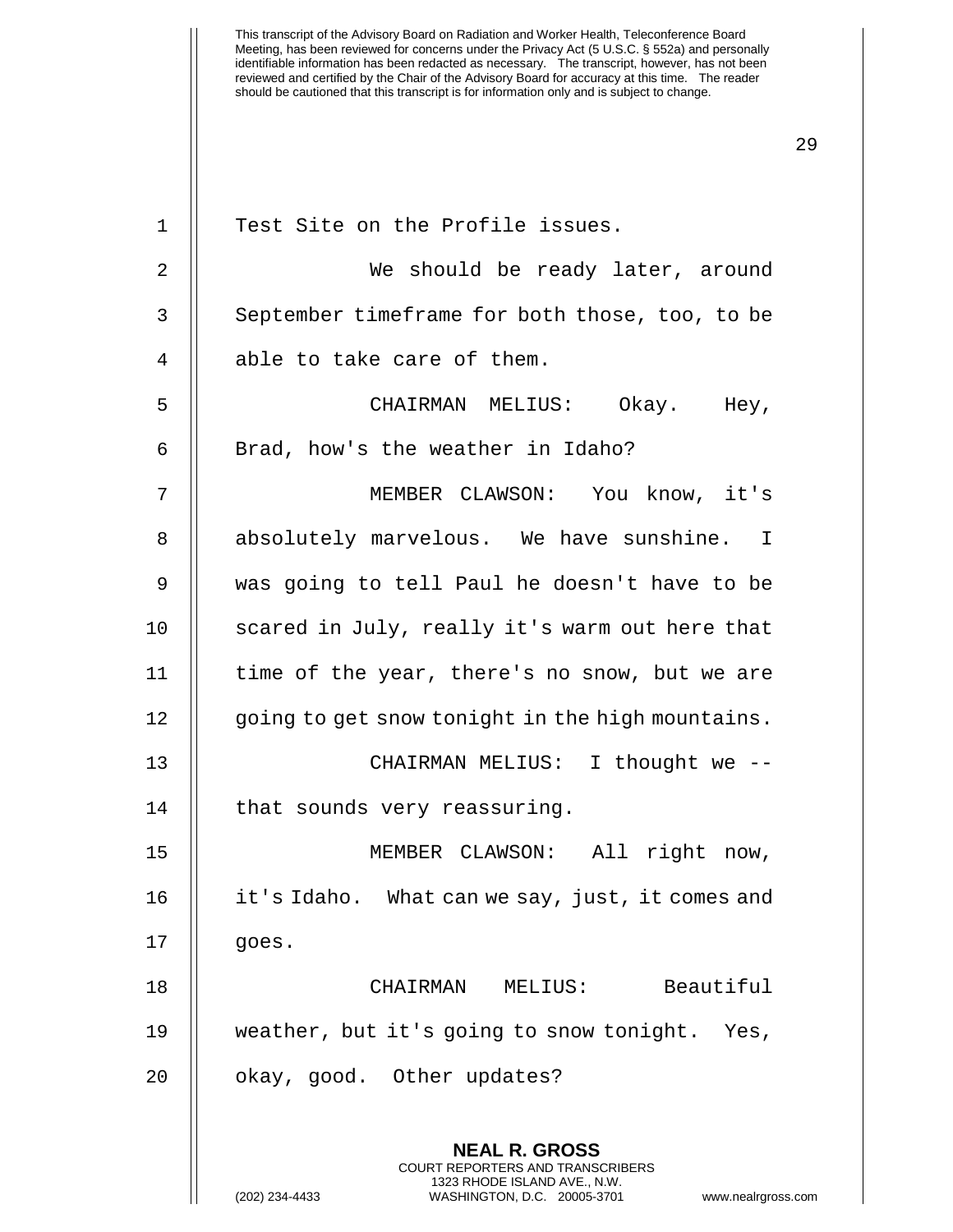1 MEMBER ZIEMER: Jim, this is Paul 2 || Ziemer. I can give you a quick update on  $3 \parallel$  TBD-6000. 4 CHAIRMAN MELIUS: Okay, excellent. 5 MEMBER ZIEMER: The Work Group met  $6$   $\parallel$  earlier this week by phone. We're dealing with 7 | the residual period for Simonds Saw and Steel, 8 | or Steel and Saw, I forget which way it goes. 9 || But you may recall the Board 10 || provided an SEC for the active period but left 11 the residual period sort of in limbo and we've 12 | dealt with that now and we'll be coming to the 13 | Board at the July meeting with a recommendation 14 || for the residual period and you'll be getting 15 materials on that shortly. 16 CHAIRMAN MELIUS: Okay, excellent. 17 || That's on the Agenda, I believe. Thank you. 18 || Any other updates? Okay, thank 19 you, and, yes, Dave's not on, I don't -- Ted, 20 | is there anything other related to Work Groups

> **NEAL R. GROSS** COURT REPORTERS AND TRANSCRIBERS 1323 RHODE ISLAND AVE., N.W.

30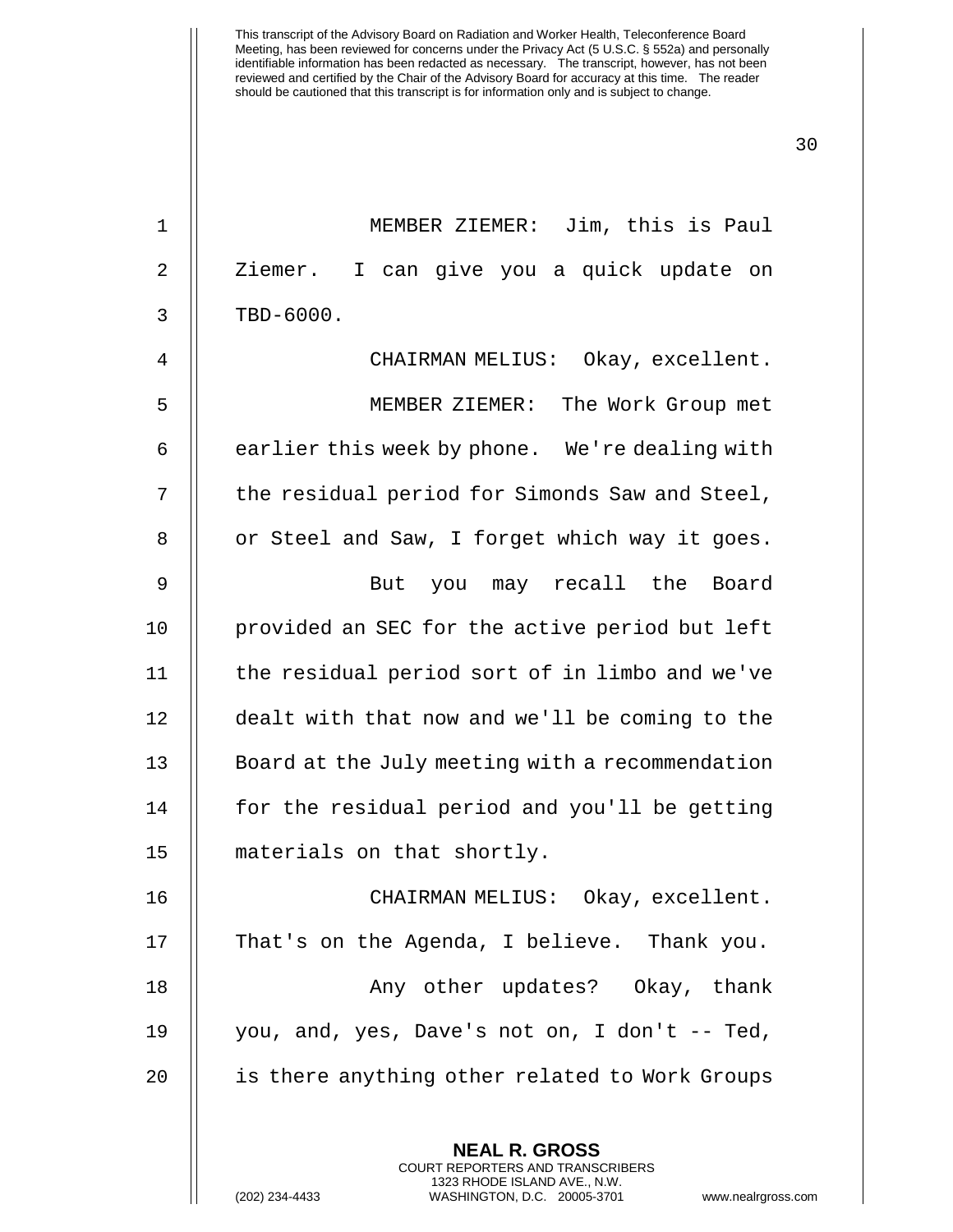| $\mathbf 1$ | announcements or anything?                                                                                                                                             |
|-------------|------------------------------------------------------------------------------------------------------------------------------------------------------------------------|
| 2           | MR. KATZ: No, I don't think so.                                                                                                                                        |
| 3           | CHAIRMAN MELIUS: Oh, okay, good.                                                                                                                                       |
| 4           | Plans for the July and November Board Meetings.                                                                                                                        |
| 5           | Like July, Ted, what do you have for in terms                                                                                                                          |
| 6           | of updates?                                                                                                                                                            |
| 7           | MR. KATZ: So for July, we're still                                                                                                                                     |
| 8           | trying to, because we don't do this directly                                                                                                                           |
| 9           | anymore, CDC does it and we just plead with                                                                                                                            |
| 10          | respect to hotel arrangements and so on, so                                                                                                                            |
| 11          | we're still working on that.                                                                                                                                           |
| 12          | We don't have that battened down                                                                                                                                       |
| 13          | yet. As soon as we get that we'll send that out                                                                                                                        |
| 14          | and people will be able to make those hotel                                                                                                                            |
| 15          | arrangements.                                                                                                                                                          |
| 16          | And for agenda, we have a full day                                                                                                                                     |
| 17          | July 29th, including, we're hoping, a more                                                                                                                             |
| 18          | robust public comment session than what we've                                                                                                                          |
| 19          | had in the past.                                                                                                                                                       |
| 20          | NIOSH, together with the INL Work                                                                                                                                      |
|             | <b>NEAL R. GROSS</b><br><b>COURT REPORTERS AND TRANSCRIBERS</b><br>1323 RHODE ISLAND AVE., N.W.<br>(202) 234-4433<br>WASHINGTON, D.C. 20005-3701<br>www.nealrgross.com |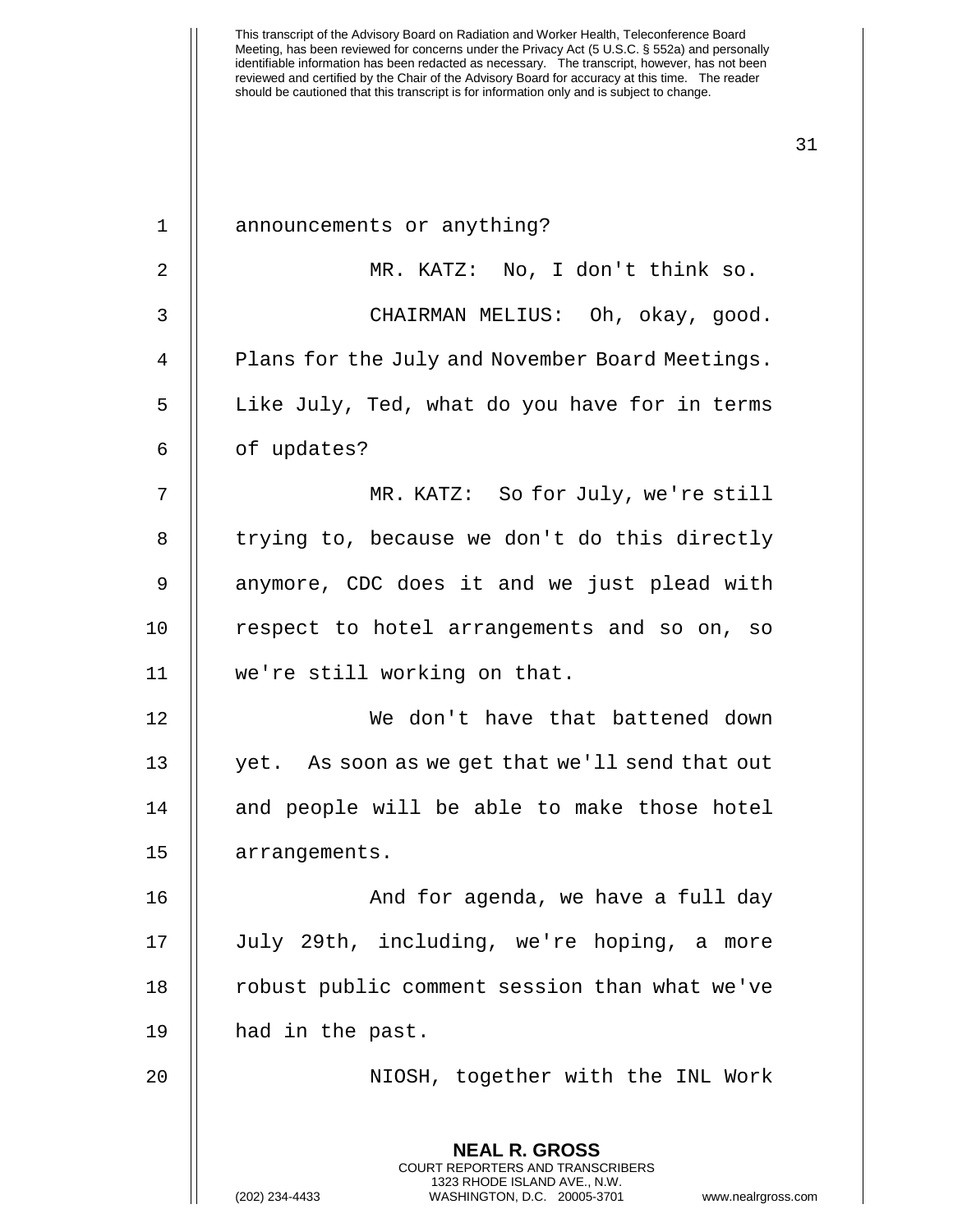| $\mathbf 1$    | Group are interviewing next week people and                                                                                                |
|----------------|--------------------------------------------------------------------------------------------------------------------------------------------|
| $\overline{2}$ | workers from INL of all different capacities                                                                                               |
| 3              | along a variety of lines of sort of inquiry.                                                                                               |
| $\overline{4}$ | So we're hoping to have some sort of                                                                                                       |
| 5              | pointed matters that we can ask for public                                                                                                 |
| 6              | comment on during the public comment session as                                                                                            |
| 7              | a way to make that more robust than it's been                                                                                              |
| 8              | in the past, so we're hopeful there and you'll                                                                                             |
| 9              | probably hear more as we get closer to the                                                                                                 |
| 10             | meeting after we get these interviews done                                                                                                 |
| 11             | which are occurring next week.                                                                                                             |
| 12             | So that's it. So, anyway, we have                                                                                                          |
| 13             | a full day, morning to at least, you know, 6:30                                                                                            |
| 14             | in the evening on Tuesday, but no meeting for                                                                                              |
| 15             | the 30th. So most of you could travel in on a                                                                                              |
| 16             | Monday and travel out, you know, Wednesday                                                                                                 |
| 17             | morning.                                                                                                                                   |
| 18             | CHAIRMAN MELIUS: Yes. Providing                                                                                                            |
| 19             | the weather cooperates.                                                                                                                    |
| 20             | MR. KATZ: Exactly.                                                                                                                         |
|                | <b>NEAL R. GROSS</b>                                                                                                                       |
|                | <b>COURT REPORTERS AND TRANSCRIBERS</b><br>1323 RHODE ISLAND AVE., N.W.<br>(202) 234-4433<br>WASHINGTON, D.C. 20005-3701<br>www.nealrgross |

(202) 234-4433 WASHINGTON, D.C. 20005-3701 www.nealrgross.com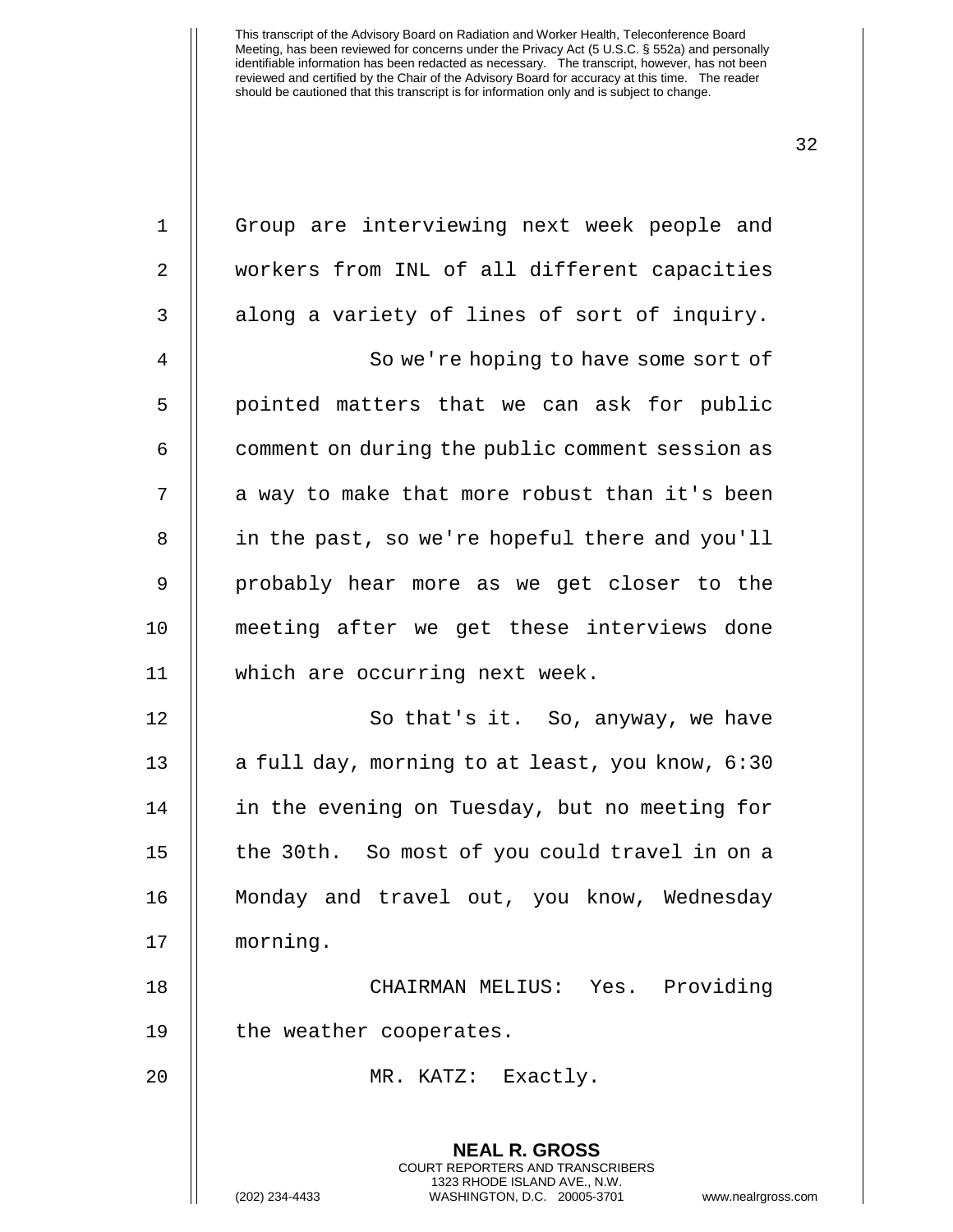| $\mathbf{1}$   | CHAIRMAN MELIUS: Yes.                            |
|----------------|--------------------------------------------------|
| $\overline{2}$ | MR. KATZ: Avoiding horror stories                |
| 3              | and all that. And then we have, for November     |
| 4              | the only thing we might want to talk about is    |
| 5              | whether -- I don't know whether we've gotten     |
| 6              | close enough in terms of progress on work on     |
| 7              | other sites that we can think about where we     |
| 8              | want to meet in November.                        |
| 9              | thought we'd had that<br>One<br>we               |
| 10             | discussed before I think is that Santa Susana,   |
| 11             | would be ripe then that might be, then going to  |
| 12             | Los Angeles, which we've talked about we         |
| 13             | haven't been there in quite a while, would be    |
| 14             | one option.                                      |
| 15             | CHAIRMAN MELIUS: Sounds good.                    |
| 16             | MEMBER BEACH: Ted, this is Josie.                |
| 17             | Do you think we'll have a Work Group meeting for |
| 18             | Santa Susana before that timeframe?              |
| 19             | Oh, I think we would need<br>MR. KATZ:           |
| 20             | one in advance, yes.                             |
|                | <b>NEAL R. GROSS</b>                             |

COURT REPORTERS AND TRANSCRIBERS 1323 RHODE ISLAND AVE., N.W.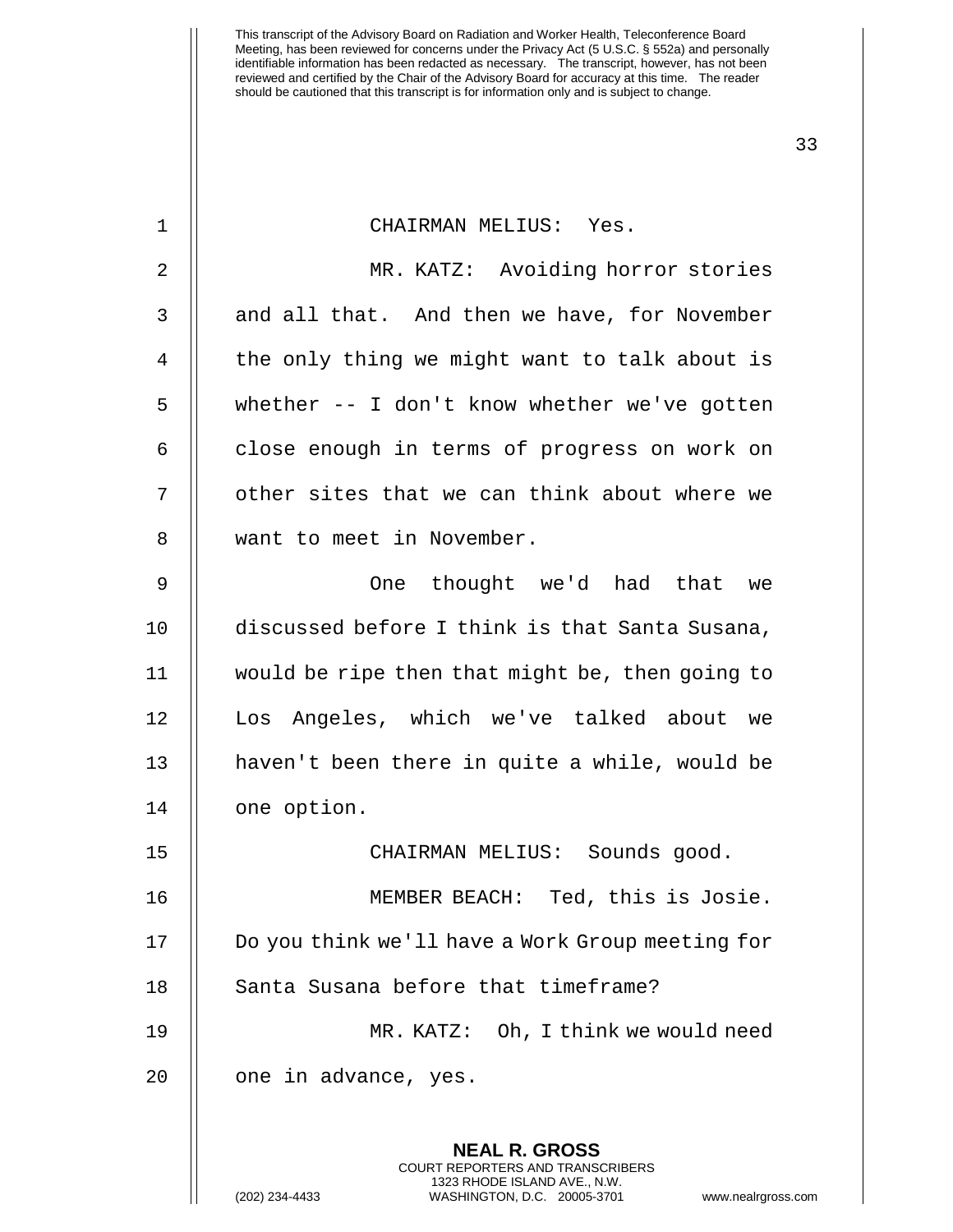| 1  | MEMBER MUNN: We would hope so.                                                                                                                                         |
|----|------------------------------------------------------------------------------------------------------------------------------------------------------------------------|
| 2  | MR. KATZ: Yes.                                                                                                                                                         |
| 3  | MEMBER RICHARDSON: Ted, this is                                                                                                                                        |
| 4  | David Richardson. I just wanted to, for the                                                                                                                            |
| 5  | record, let you know I'm on.                                                                                                                                           |
| 6  | MR. KATZ: Oh, great. Welcome,                                                                                                                                          |
| 7  | David.                                                                                                                                                                 |
| 8  | CHAIRMAN MELIUS: Welcome, Dave.                                                                                                                                        |
| 9  | MEMBER RICHARDSON: All right.                                                                                                                                          |
| 10 | MEMBER MUNN: I'm on that Work                                                                                                                                          |
| 11 | Group but I haven't heard anything from Phil                                                                                                                           |
| 12 | about $--$                                                                                                                                                             |
| 13 | MEMBER BEACH: No, I haven't                                                                                                                                            |
| 14 | either. This is Josie again.                                                                                                                                           |
| 15 | CHAIRMAN MELIUS: We'll check with                                                                                                                                      |
| 16 | Phil and sort of -- I think we ought to -- we                                                                                                                          |
| 17 | can wait till the July meeting and decide that                                                                                                                         |
| 18 | and see if there's other candidates, so I think                                                                                                                        |
| 19 | that should be the leading candidate if it makes                                                                                                                       |
| 20 | sense to do.                                                                                                                                                           |
|    | <b>NEAL R. GROSS</b><br><b>COURT REPORTERS AND TRANSCRIBERS</b><br>1323 RHODE ISLAND AVE., N.W.<br>(202) 234-4433<br>WASHINGTON, D.C. 20005-3701<br>www.nealrgross.com |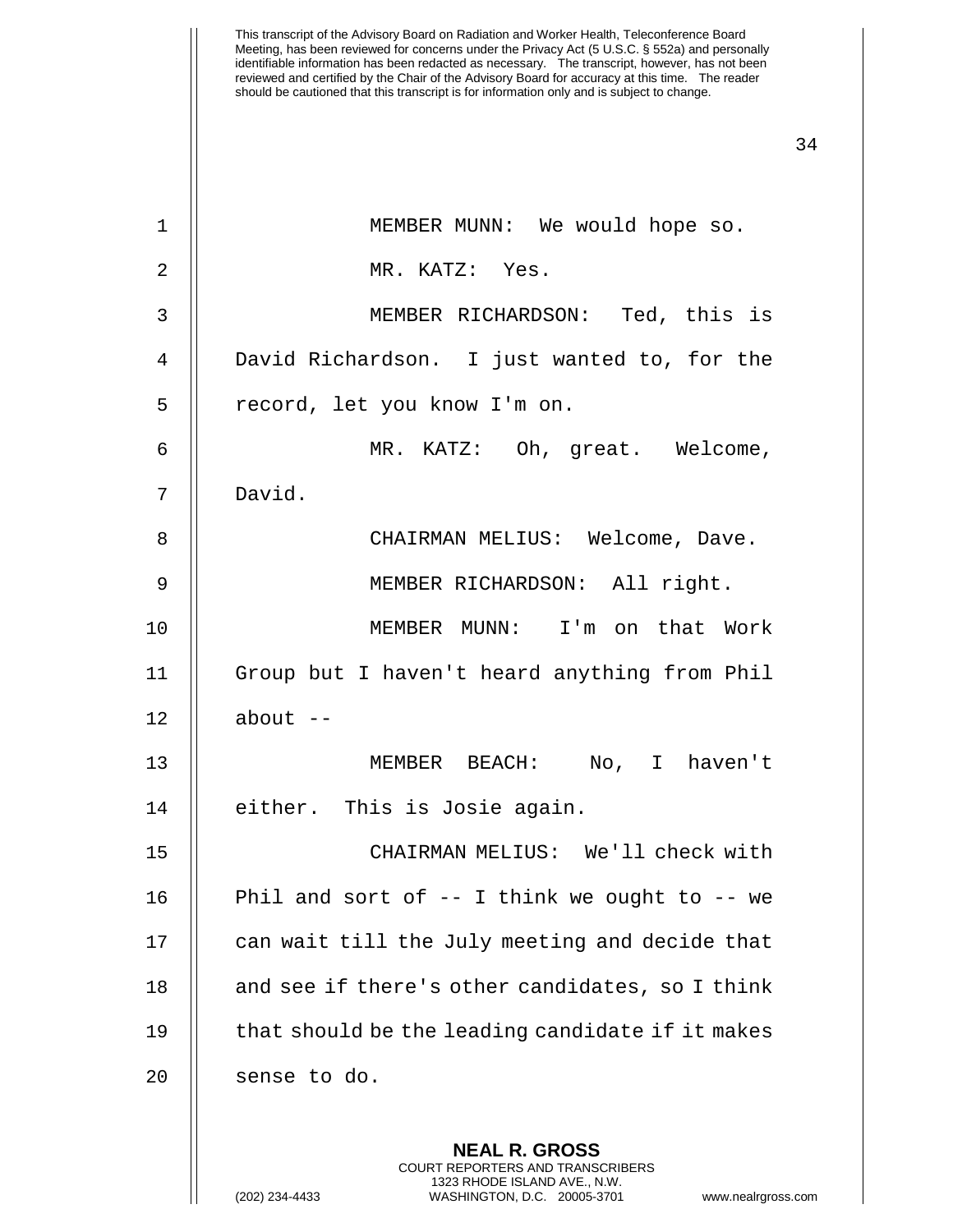| $\mathbf 1$ | MR. KATZ: Okay.                                  |
|-------------|--------------------------------------------------|
| 2           | CHAIRMAN MELIUS: Yes. Any other                  |
| 3           | suggestions that people have or thoughts since   |
| 4           | our last meeting?                                |
| 5           | MEMBER BEACH: I was curious where                |
| 6           | we are with Hanford because we haven't been back |
| 7           | here for a while.                                |
| 8           | CHAIRMAN MELIUS: Yes, it's a                     |
| 9           | possibility and I actually haven't checked in    |
| 10          | since Augusta, but at that time it was, there's  |
| 11          | still lots of document retrieval going on.       |
| 12          | There's been some interviews and it              |
| 13          | wasn't clear until, if I recall right, until     |
| 14          | those get done that we'll have a sense, a time   |
| 15          | sense, but I'll check with Sam and Arjun and     |
| 16          | update and see if that's a possibility also.     |
| 17          | MR. KATZ: Okay, and the third, I                 |
| 18          | think the third possibility, I don't recall a    |
| 19          | timeline for this either, but LaVon's on the     |
| 20          | line, a third possibility might be Rocky Flats.  |
|             |                                                  |

**NEAL R. GROSS** COURT REPORTERS AND TRANSCRIBERS 1323 RHODE ISLAND AVE., N.W.

(202) 234-4433 WASHINGTON, D.C. 20005-3701 www.nealrgross.com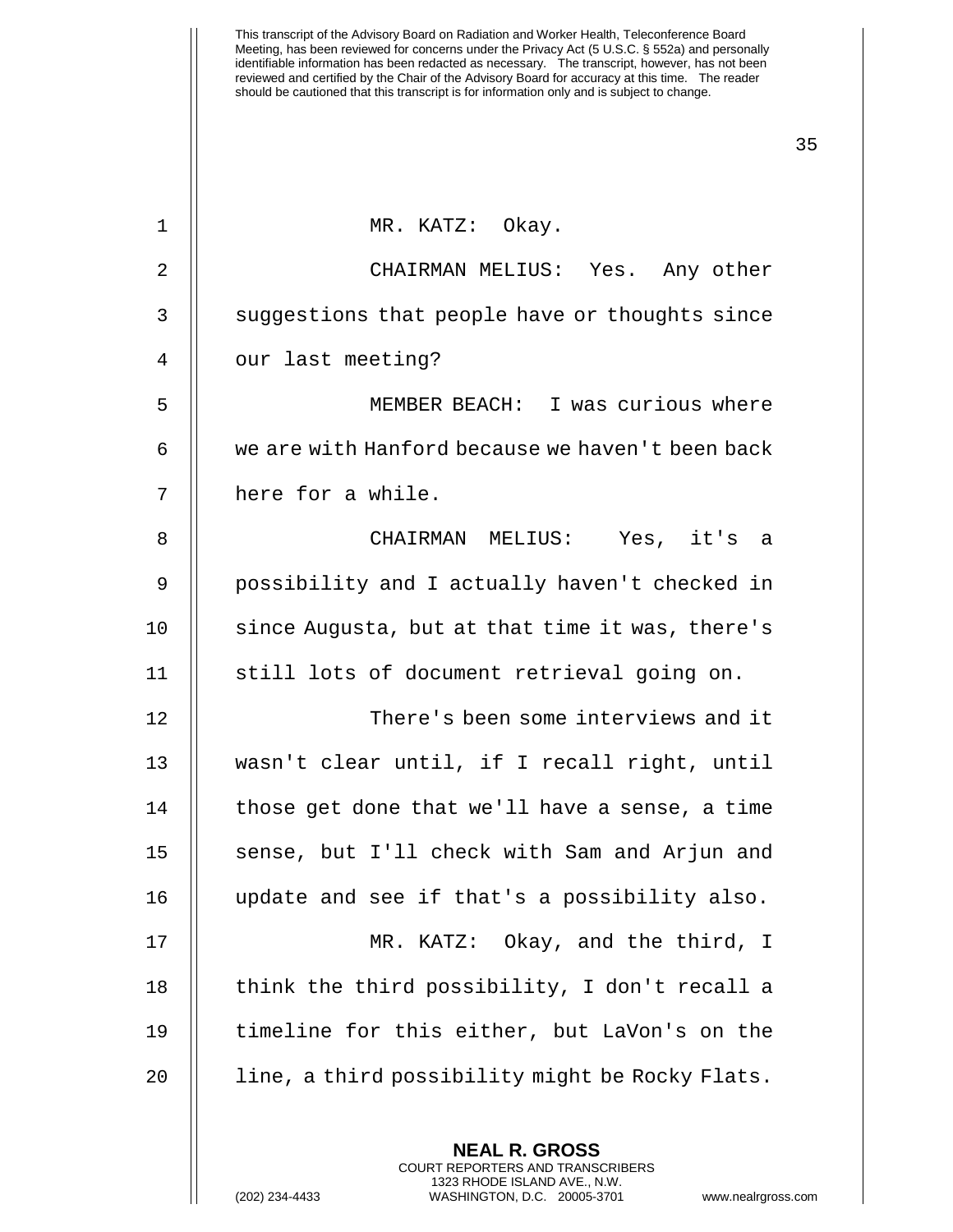| $\mathbf{1}$ | CHAIRMAN MELIUS: Yes.                             |
|--------------|---------------------------------------------------|
| 2            | MR. RUTHERFORD:<br>I can update you a             |
| $\mathbf{3}$ | little bit on that. Rocky Flats, we issued a      |
| 4            | couple of White Papers I think last week or the   |
| 5            | week before and we have another White Paper       |
| 6            | that'll be coming out probably within the next    |
| 7            | few weeks.                                        |
| 8            | There are still a couple of open                  |
| 9            | issues that we're waiting on documents from       |
| 10           | LANL on the neptunium for the '84 to '88 period   |
| 11           | and we identified those documents and we're       |
| 12           | just waiting for those documents to be shipped    |
| 13           | to Germantown, just to finalize our review on     |
| 14           | that.                                             |
| 15           | And then we also are finalizing our               |
| 16           | interviews on the data falsification. We ran      |
| 17           | into a little bit of a snag in that the documents |
| 18           | that were provided, or Mr. Lipsky, who was the    |
| 19           | FBI Agent involved in the raid, he provided a     |
| 20           | number of documents.                              |
|              |                                                   |

**NEAL R. GROSS** COURT REPORTERS AND TRANSCRIBERS 1323 RHODE ISLAND AVE., N.W.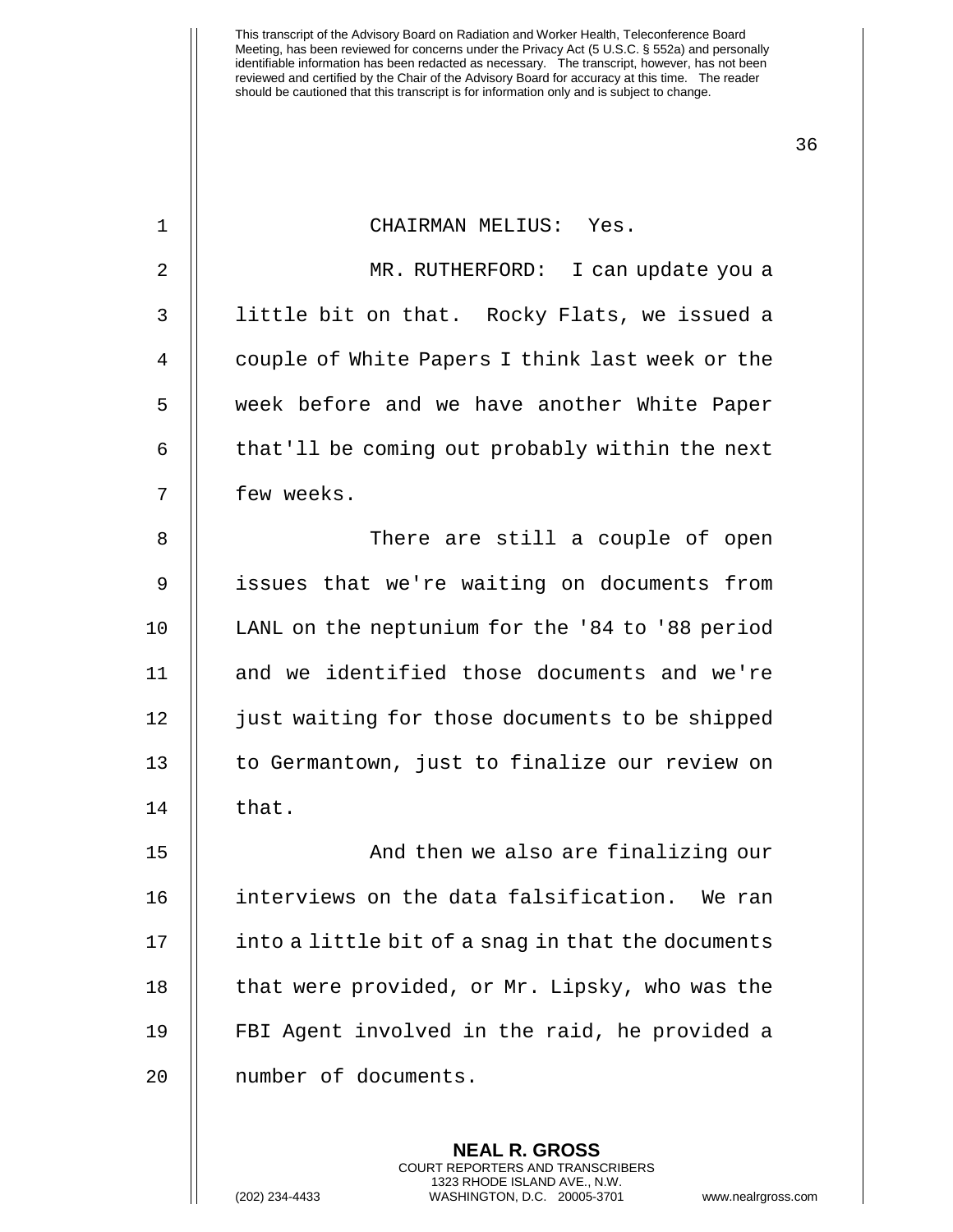| $\mathbf 1$    | Well, some of those documents had                                                                                                                                 |
|----------------|-------------------------------------------------------------------------------------------------------------------------------------------------------------------|
| $\overline{2}$ | some identifications on them that brought some                                                                                                                    |
| 3              | concern that we had our general counsel review                                                                                                                    |
| 4              | those and our general counsel has been in                                                                                                                         |
| 5              | contact with the FBI general counsel to make                                                                                                                      |
| 6              | sure that those documents are okay for us to                                                                                                                      |
| 7              | upload into our database so we can distribute                                                                                                                     |
| 8              | to everyone to review.                                                                                                                                            |
| 9              | So those two issues that are still                                                                                                                                |
| 10             | open are the open issues and the data                                                                                                                             |
| 11             | falsification in the neptunium. I mean, it's                                                                                                                      |
| 12             | possible that we would have those complete.                                                                                                                       |
| 13             | Right now our current schedule has                                                                                                                                |
| 14             | those complete well before the November                                                                                                                           |
| 15             | meeting, but that also depends a lot on those                                                                                                                     |
| 16             | reviews from FBI general counsel releasing                                                                                                                        |
| 17             | those documents and us getting the documents                                                                                                                      |
| 18             | from LANL.                                                                                                                                                        |
| 19             | CHAIRMAN MELIUS: Okay. Thanks,                                                                                                                                    |
| 20             | LaVon. So, what, five or six weeks we'll be in                                                                                                                    |
|                |                                                                                                                                                                   |
|                | <b>NEAL R. GROSS</b><br><b>COURT REPORTERS AND TRANSCRIBERS</b><br>1323 RHODE ISLAND AVE., N.W.<br>(202) 234-4433<br>WASHINGTON, D.C. 20005-3701<br>www.nealrgros |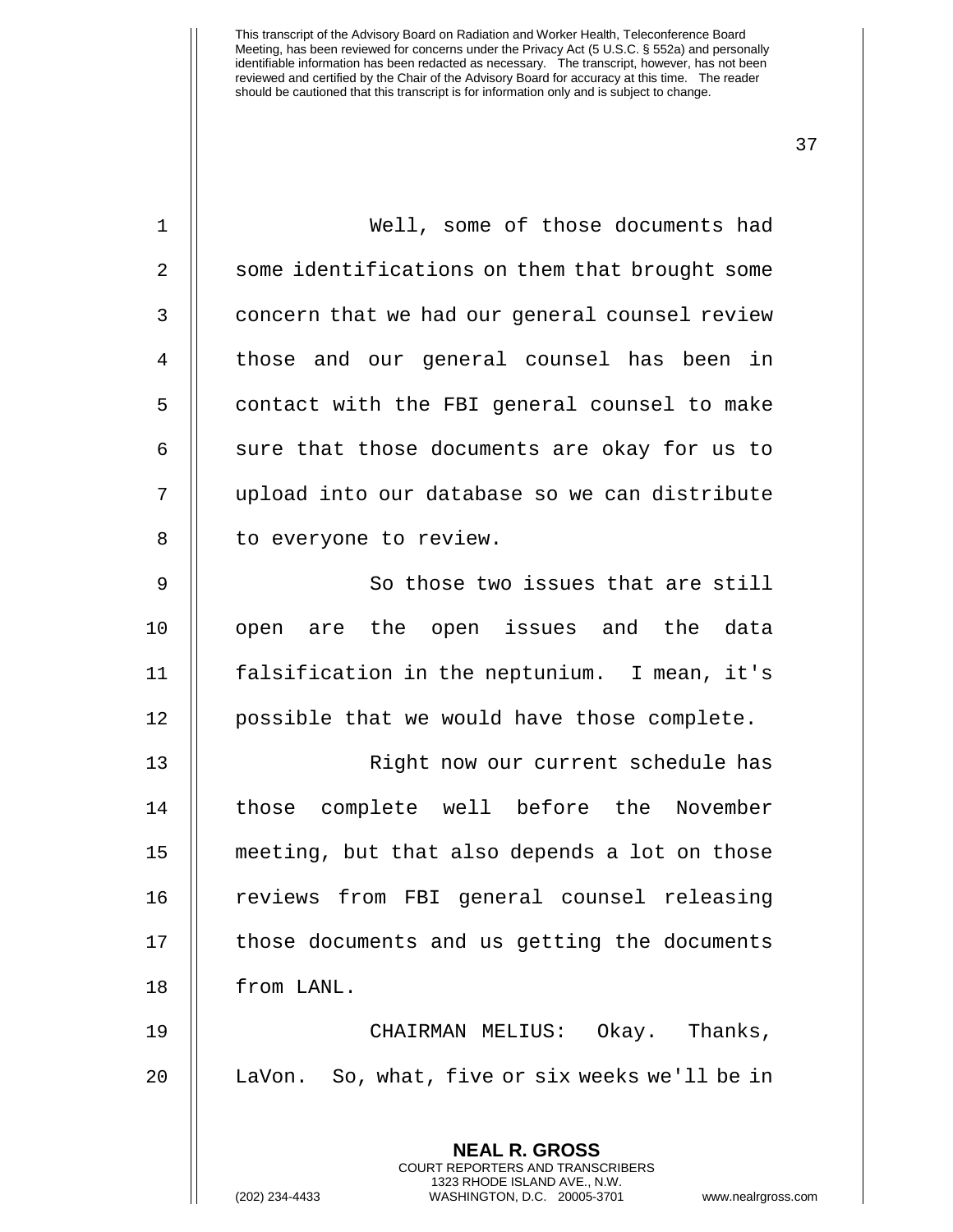| $\mathbf 1$ | Idaho and we can decide there, but I think --                                                                                                                          |
|-------------|------------------------------------------------------------------------------------------------------------------------------------------------------------------------|
| 2           | I'm not sure how much more of an update on Rocky,                                                                                                                      |
| 3           | but I'll find out more about Hanford and we can                                                                                                                        |
| 4           | track down on Santa Susana and make a decision                                                                                                                         |
| 5           | when we're up in Idaho Falls.                                                                                                                                          |
| 6           | CHAIRMAN MELIUS: Okay, Ted, thank                                                                                                                                      |
| 7           | you.                                                                                                                                                                   |
| 8           | MR. KATZ: Yes.                                                                                                                                                         |
| 9           | Good.<br>CHAIRMAN MELIUS:                                                                                                                                              |
| 10          | Correspondence, I'm not aware of any. Ted, are                                                                                                                         |
| 11          | you?                                                                                                                                                                   |
| 12          | MR. KATZ: Hold on one moment. I                                                                                                                                        |
| 13          | thought we were in receipt of some                                                                                                                                     |
| 14          | correspondence that NIOSH was going to respond                                                                                                                         |
| 15          | to first, but maybe I've --                                                                                                                                            |
| 16          | CHAIRMAN MELIUS: Yes, there is one                                                                                                                                     |
| 17          | I think NIOSH has that's --                                                                                                                                            |
| 18          | MR. KATZ: Okay, right. Yes,                                                                                                                                            |
| 19          | nothing --                                                                                                                                                             |
| 20          | CHAIRMAN MELIUS: I mean, it was                                                                                                                                        |
|             |                                                                                                                                                                        |
|             | <b>NEAL R. GROSS</b><br><b>COURT REPORTERS AND TRANSCRIBERS</b><br>1323 RHODE ISLAND AVE., N.W.<br>(202) 234-4433<br>WASHINGTON, D.C. 20005-3701<br>www.nealrgross.com |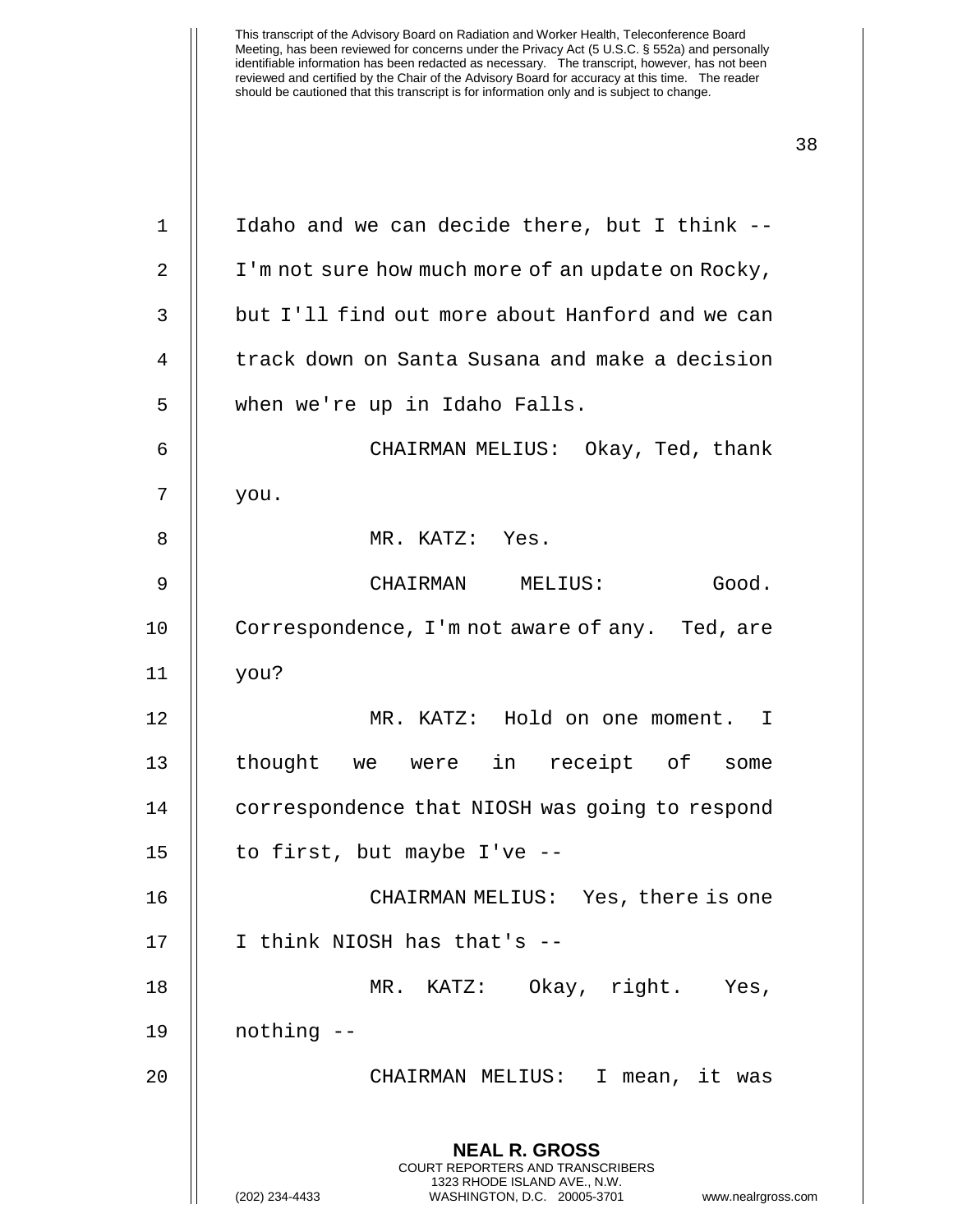| $1\,$          | simply a question for NIOSH, not to report, but                                                                                                |
|----------------|------------------------------------------------------------------------------------------------------------------------------------------------|
| $\overline{2}$ |                                                                                                                                                |
| 3              | MR. KATZ: Right, okay.                                                                                                                         |
| $\overline{4}$ | CHAIRMAN MELIUS: Yes. That's it,                                                                                                               |
| 5              | that's the only one I'm aware of.                                                                                                              |
| 6              | Good. Any other business,                                                                                                                      |
| 7              | questions, comments from people? If not,                                                                                                       |
| 8              | thank you all for taking the time and we'll see                                                                                                |
| 9              | you in Idaho Falls.                                                                                                                            |
| 10             | MR. KATZ: Thank you, everyone.                                                                                                                 |
| 11             | CHAIRMAN MELIUS: Thanks. Yes,                                                                                                                  |
| 12             | bye.                                                                                                                                           |
| 13             | (Whereupon, the above-entitled                                                                                                                 |
| 14             | matter went off the record at $11:36$ a.m.)                                                                                                    |
| 15             |                                                                                                                                                |
| 16             |                                                                                                                                                |
| 17             |                                                                                                                                                |
| 18             |                                                                                                                                                |
| 19             |                                                                                                                                                |
| 20             |                                                                                                                                                |
|                | <b>NEAL R. GROSS</b>                                                                                                                           |
|                | <b>COURT REPORTERS AND TRANSCRIBERS</b><br>1323 RHODE ISLAND AVE., N.W.<br>WASHINGTON, D.C. 20005-3701<br>(202) 234-4433<br>www.nealrgross.com |